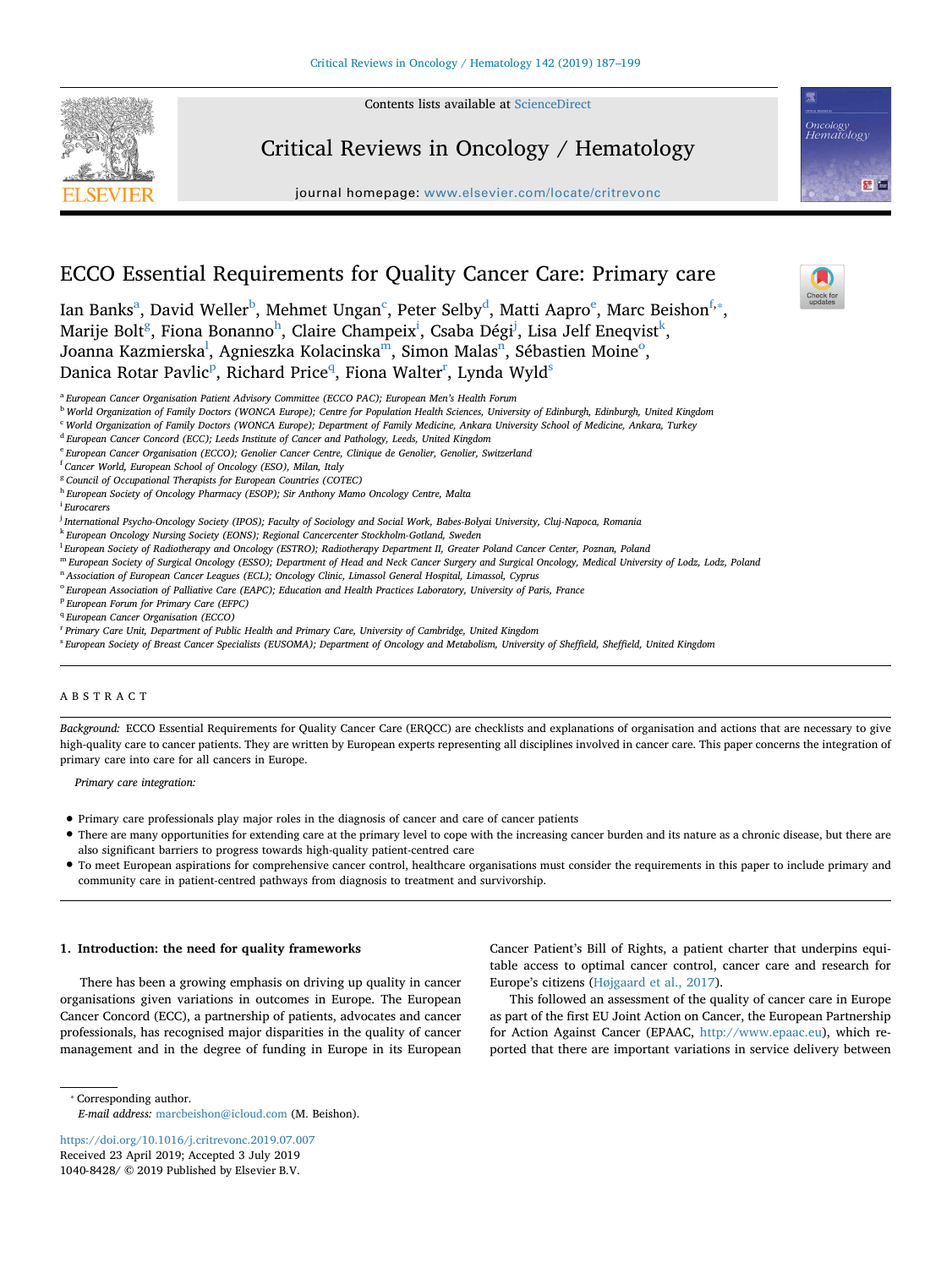and within countries, with repercussions in quality of care. Factors such as waiting times and provision of optimal treatment can explain about a third of the differences in cancer survival, while having cancer plans, for example a national cancer plan that promotes clinical guidelines, professional training and quality control measures, may be responsible for a quarter of the survival differences.

The EU Joint Action on Cancer Control (CANCON), which replaced EPAAC from 2014, also focused on quality of cancer care and in 2017 published the *European Guide on Quality Improvement in Comprehensive Cancer Control* ([Albreht et al., 2017](#page-10-1)). This recognised that community level integrated cancer care, and survivorship and rehabilitation, are two of four key areas to address, alongside cancer screening and comprehensive cancer care networks, which focus mainly on diagnosis and treatment.

## *1.1. The ERQCC approach and primary care*

Other papers in the ECCO Essential Requirements for Quality Cancer Care (ERQCC) series have addressed the need to establish multidisciplinary centres to treat and care for patients with certain tumour types. But a consistent theme is the many challenges in extending care before and after diagnosis and treatment at the community and primary care level to cover the entire patient journey – to provide the best prevention, the most-timely diagnosis, and to support patients and families in the course of their treatment and as survivors, and, for many, in end of life care.

This theme is increasing in importance as cancer care moves towards chronic disease management and as an international evidence base builds for the effectiveness of primary care, with the role of the primary care physician changing to a care commissioner and coordinator rather than a lone practitioner. Notably, the expanding role of primary care in cancer control was analysed in a Lancet Commission of 2015, which said that, 'The strengths of primary care – its continuous, coordinated, and comprehensive care for individuals and families – are particularly evident in prevention and diagnosis, in shared follow-up and survivorship care, and in end-of-life care' ([Rubin et al., 2015\)](#page-11-0). But the readiness of, and resources available to, primary care practices to manage the often specialist requirements of cancer patients and survivors are in early stages in most countries, even though health systems are placing increasing emphasis on minimising care in acute settings, not least because of cost.

This ERQCC paper address primary care requirements with respect to these questions:

- What type of primary care action/intervention should be available/ delivered to cancer patients?
- Which primary care professionals should be involved (roles and responsibilities of professional groups, such as GPs, pharmacists, community nurses and allied health professionals)?
- When and at what stage of the cancer care continuum should primary care actions/interventions should be available (including during treatment)?
- How should an intervention be delivered/made available?
- What is needed from an organisational point of view to deliver these interventions?

The key essential requirement put forward in this paper is that, given that primary care is central to effective health reform, a multiprofessional team of general practitioners, nurses, community pharmacists, carers and other primary or community professionals must be considered as part of the extended multidisciplinary team (MDT) in cancer care pathway planning in all countries.

# **2. Models of integrated care – a cancer perspective**

The integration of primary care with cancer treatment services can

be seen in two key areas: referral for diagnosis and treatment, and care during and after treatment.

# *2.1. Diagnosis*

While some cancers have effective screening programmes that may detect a significant number of cancers, primary care still plays the major role in the diagnostic process. Pathways for making timely referrals to specialist cancer services are vital for improving outcomes, but are complex to implement given that many cancer symptoms are vague, and that cancer types vary significantly in the need for urgency.

Guidelines and decision support tools are vital if referral pathways are to be optimised and the burden on specialist services minimised. For example, the UK's National Institute of Health and Care Excellence (NICE) produces cancer referral guidelines for suspected cancer; in its 2015 updated guideline for suspected cancer, there are lowered symptom-based risk thresholds for cancer referral (and even lower for children and young adults) ([National Institute for Health and Care](#page-11-1) [Excellence, 2017\)](#page-11-1). Further, signs and symptoms of cancer are organised more effectively, according to how patients typically present, and GPs are given more flexibility to refer patients directly for 'open access' investigations such as colonoscopy and CT scans. There is early evidence for one expected benefit – a reduction of cancers diagnosed in emergency departments, which can be high for cancers such as lung ([Newsom-Davis, 2017\)](#page-11-2) and colorectal cancer.

Over the past decade or so, more cancer decision support tools have become available for GPs, although their implementation and uptake is variable [\(Usher-Smith et al., 2015\)](#page-12-0). These have the potential to support decisions over whether to refer for suspected cancer, by providing risk estimates based on symptoms and other patient factors, and can help address the challenges of overdiagnosis and overtreatment [\(Esserman](#page-10-2) [et al., 2013](#page-10-2)).

#### *2.2. Integrated care during and after treatment*

Care for patients undergoing treatment or as a cancer survivor are major issues given the volume of patients, especially older people with a number of co-morbidities, and the increasing range of treatments. The extent of support and follow-up needed for patients varies greatly in both physical and psychosocial factors.

Integrated care models are seen as solutions to the challenges. The World Health Organization (WHO) Europe has noted that integrated care can improve patient experience and health outcomes of multimorbid and long-term care patients. But there is a multiplicity of definitions and conceptual frameworks – one literature review uncovered some 175 overlapping definitions and concepts of integrated care, indicating the absence of consensus for its definition [\(Armitage et al.,](#page-10-3) [2009\)](#page-10-3). The WHO notes both process and user-led definitions, with a good example of the latter employed in England ([World Health](#page-12-1) [Organization Europe, 2016\)](#page-12-1):

*"My care is planned with people who work together to understand me and my carer(s), put me in control, coordinate and deliver services to achieve my best outcomes."*

The WHO document describes various models, including individual care plans, patient-centred medical home care (which in the US has shown a 20% reduction in hospital admissions and 12% reduction in readmission rates); group-based models, such as the chronic care model and care models for older and frail people; and disease-based models.

In European countries, there is a lack of harmonisation between primary and secondary care; for example, patients are often discharged without adequate planning, with emergency readmissions and compromised patient outcomes as a result [\(Brown et al., 2014](#page-10-4)). In the UK, integrated care pathways have been proposed as a way to improve support for these patients, especially for older patients whose needs are more complex, and are recommended in 'Achieving world-class cancer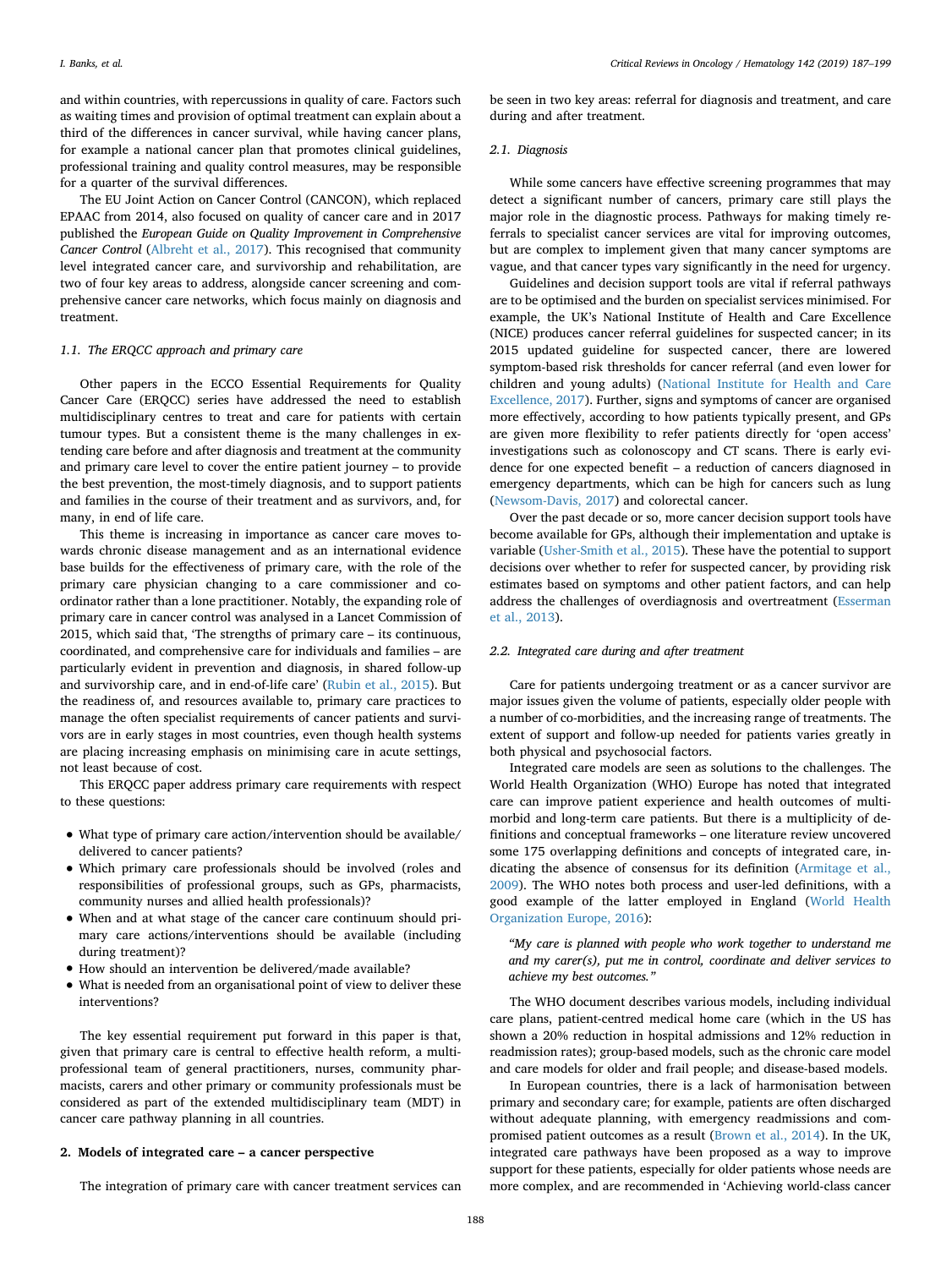outcomes: a strategy for England 2015–2020 ([O'Malley et al., 2017](#page-11-3)). The strategy also puts forward the idea of a 'recovery package' for people living with cancer and/or consequences of treatment, and also 'stratified' follow-up pathways that can help to tailor care to patients' needs and reduce costs by, for example, reducing many outpatient appointments, and identifying opportunities for community based care ([Halpern et al., 2015](#page-10-5)).

Another term often used in this context is 'shared care', meaning primary care professionals working with the acute sector to share information and care for a patient's cancer, which is increasingly recognised as a chronic condition [\(Dale et al., 2016](#page-10-6)). In these models each patient should have a care plan that covers their cancer journey, which in future is likely to be managed by a primary care and social welfare team, in collaboration with cancer centres.

There is a rapidly expanding literature base on topics such as primary care-led models of follow-up and survivorship care, although much currently emanates from North America [\(O'Malley et al., 2017](#page-11-3)). There is little international consensus on ideal models of post-treatment cancer care, and it is not the purpose of this paper to explore these models – they are often specific to health and social care systems in individual countries. Nevertheless, such models provide a rich evidence base, and underpin the components of and opportunities for primary care we set out. The appendix lists examples of national projects that are instructive for cancer and primary care.

#### **3. Cancer in Europe: key facts**

#### *3.1. Epidemiology – the scale of European cancer burden*

- In 2018, 3.9 million new cases of cancer (all types, excluding nonmelanoma skin cancer) and over 1.9 million cancer deaths were estimated in the European region [\(European Commission, 2019a](#page-10-7)). In the European Union (EU), cancer is the second leading cause of mortality after cardiovascular diseases. Lung, colorectal, female breast, pancreas and prostate cancers account for nearly half (49%) of all deaths due to cancer ([European Commission, 2019b](#page-10-8)).
- About 1.3 million people died from cancer in the EU in 2014, which equated to more than one quarter (26.4%) of the total number of deaths. Cancer accounted for a higher share (29.7%) of deaths among men than among women (23.2%). Mortality rates differ widely among countries – the highest standardised death rates for cancer were recorded in Hungary, Croatia and Slovakia, each with rates over 320 per 100,000 inhabitants in 2014; the lowest rate was in Cyprus, at 207 per 100,000 ([European Commission, 2019c\)](#page-10-9).
- The EUROCARE-5 study reports that the number of adults surviving for at least 5 years after diagnosis had risen steadily over time in all European regions from 1999 to 2007. But survival still varies widely between European countries. Eastern Europe has the lowest survival for most cancers, and particularly for colorectal cancer, lymphomas and skin melanoma. Nordic countries (with the exception of Denmark), central European countries such as Austria, Belgium, France, Germany, Switzerland, and Netherlands, and some countries in southern Europe (Italy, Portugal, and Spain), have the best survival for most cancers ([De Angelis et al., 2014\)](#page-10-10).
- Childhood cancer remains a significant public health issue, notes EUROCARE. Survival at 5 years from diagnosis for children (0–14 years) for all cancers is 79% now surviving (2005–2007), up from 76% in 1999–2001. However, no progress has been achieved for those paediatric malignancies with the poorest prognosis and there are unacceptable disparities in the survival of children and adolescents with cancer across the continent: survival in Eastern Europe is generally 10% to 20% lower than in Western Europe [\(Gatta et al.,](#page-10-11) [2014](#page-10-11)).

#### *3.2. Costs of cancer*

Health expenditure on cancer increased continuously from €35.7 billion in 1995 to €83.2 billion in 2014 in the EU and spending on cancer drugs from €7.6 billion in 2005 to €19.1 billion in 2014 (based on prices in 2016) ([Jönsson et al., 2016](#page-10-12)).While expenditures on cancer drugs increased in both absolute and relative terms, other expenditures were stable or decreased, despite increases in cancer incidence driven by a growing and ageing population. An earlier study also estimated the costs of primary care for cancer, finding that primary, outpatient and emergency care together accounted for less than 20% of cancer-related healthcare costs, and also that unpaid, informal care in cancer was substantial, at €23 billion [\(Luengo-Fernandez et al., 2013\)](#page-11-4). A comparison of the value of cancer care has found that care in the United States may provide less value than corresponding cancer care in Western Europe for many leading cancers, with implications for focusing on high-value care in prevention, screening and palliative care, where primary care has major roles [\(Soneji and Yang, 2015\)](#page-11-5).

#### *3.3. Changing nature of cancer treatment and extent of survivorship*

In many respects, treatments for cancer have been a major success as the survival for many cancer types has increased greatly according to new approaches applied by MDTs in cancer centres, including new surgical, radiotherapy and drug treatments. While new treatments aim to minimise side-effects and long-term morbidity, there are increasing numbers of patients living with conditions arising from their treatment, new types of adverse events, and a rise in oral drugs taken at home.

For example, in breast cancer 5 year survival rates have increased from 50% 40 years ago, to over 80%. As a result there is a large number of breast cancer survivors in Europe. In the UK alone, there were estimated to be 570,000 breast cancer survivors in 2010, predicted to rise to 840,000 by 2020 and to more than 1.6 million by 2040 ([Maddams](#page-11-6) [et al., 2012\)](#page-11-6). However, surviving breast cancer comes at a cost. Many of the treatments have long-term side effects which may have a significant negative impact on quality of life (QoL). Some of the major adverse events impairing QoL are the early induction or worsening of menopause, osteoporosis, genitourinary syndrome of the menopause, longterm depression and anxiety, and body image issues due to loss of the breast or scarring. Many of these impacts will need to be managed in primary care or with shared care arrangements with secondary care.

Similar long term survivorship issues could be cited for all other cancer types.

#### **4. Opportunities and challenges for cancer in primary care**

#### *4.1. Detection and prevention*

- Primary care professionals have a key role in encouraging people to seek early help for symptoms, countering fears and worries about wasting a doctor's time ([Donnelly et al., 2017](#page-10-13)).
- Most primary care physicians see about the same number of cancer cases a year as new cases of diabetes, but most cancer cases are common types such as breast and lung – they may not see a rare cancer (such as sarcoma or brain tumour) at any point of their career. This has implications for early referral and diagnosis, and also for follow-up and community care. In England, 21% of cancers are diagnosed as an emergency, which is associated with advanced tumour stage and increased mortality in the first year after diagnosis [\(Nicholson et al., 2018](#page-11-7)). However, the number of cancer cases will increase – projections in the UK, for example, have shown that a primary care physician will see twice as many cancer patients by 2040 ([Donnelly et al., 2017](#page-10-13)).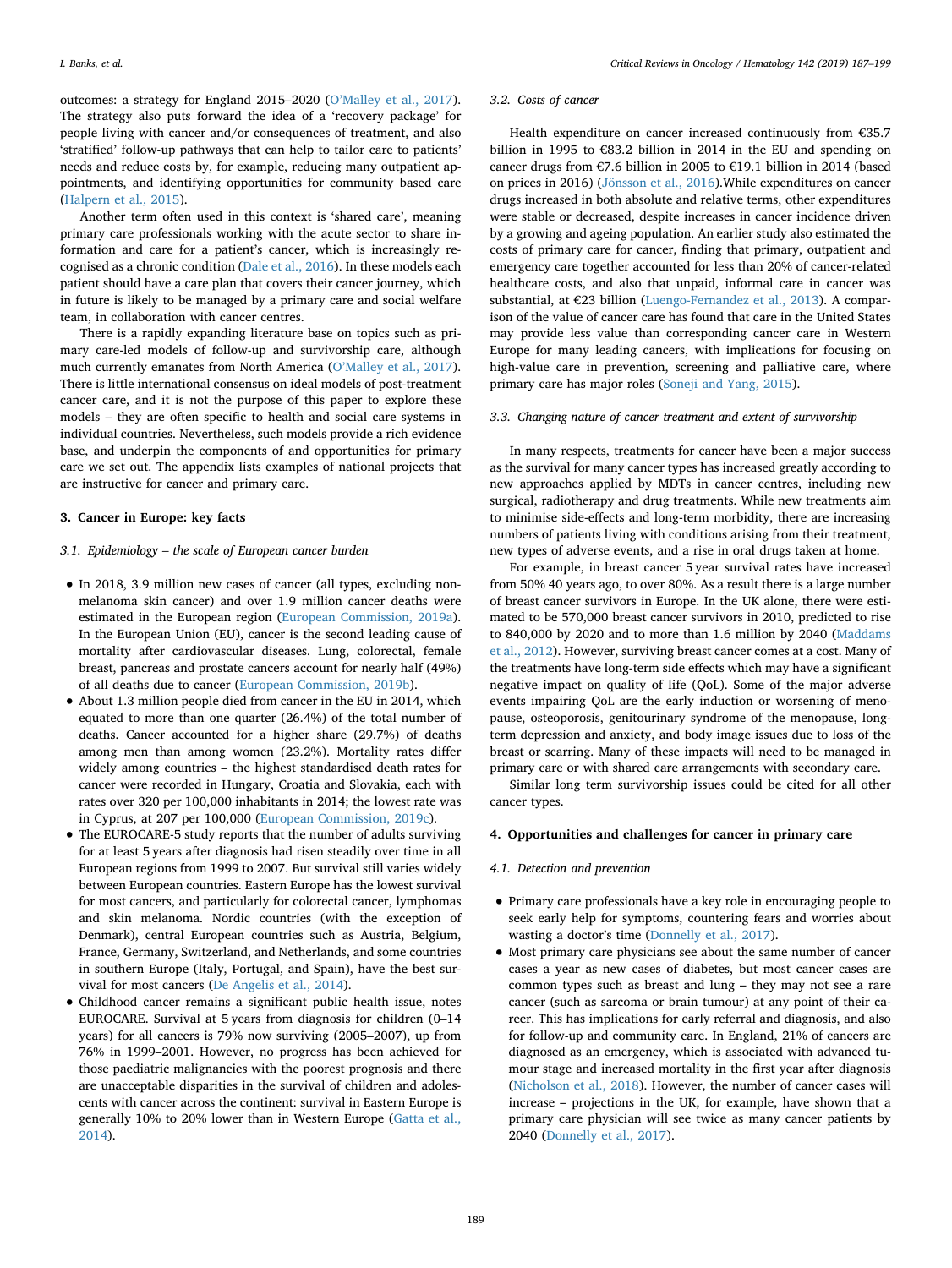- The workload on primary care physicians varies and can greatly exceed what is considered to be a manageable and safe level of daily patient contacts [\(McCarthy, 2016\)](#page-11-8).
- There should be access to and sustainability of prevention programmes such as stop smoking services, sun awareness, healthy eating and weight management, reducing alcohol intake and promoting exercise, given that about 40% of cancers are caused by lifestyle factors.
- Screening programmes for three cancers breast, cervical and colorectal – are currently implemented at population level in a majority of European countries. These programmes typically function independently of primary care, ignoring opportunities for primary care to enhance screening – in promoting uptake, information provision and informed choice [\(Weller et al., 2009](#page-12-2)). It could also be of value to reduce screening activity in the frail or unfit where overdiagnosis may be an issue (breast cancer for example). Primary and community care are though increasingly involved in some screening and prevention measures, such as administering the HPV vaccine against cervical cancer, and in cervical screening.
- Certain cancer specific knowledge can be lacking in primary care, for example on tamoxifen chemoprevention in breast cancer [\(Smith](#page-11-9) [et al., 2017](#page-11-9); [Telfort et al., 2017](#page-12-3)).
- Knowledge about genetic risk factors will become increasingly important for primary care.

#### *4.2. Healthcare structure barriers*

- There is often a lack of integration between primary and secondary/ acute care and also among the primary care sector such as between GPs and community pharmacy, with implications for IT systems, care pathways, lack of resources at hospital level for follow-up, and after discharge in the community ([Dossett et al., 2017;](#page-10-14) [Yatim et al.,](#page-12-4) [2016](#page-12-4)).
- A major issue in many countries is lack of integration between the health and social care sectors.
- Services can be hard for patients and carers to navigate, especially for those with poor health literacy or cognitive impairment.
- Many patients in Europe face poor geographical access to care, especially in more sparsely populated areas, where local primary care provision may assume greater importance.
- Communication between doctors and patients can be poor at all tiers of healthcare.
- Cancer patients often express frustration with the fragmentation of their care.
- Differences in status between specialist cancer physicians and primary care professionals can be a barrier.
- In Central and Eastern Europe there is often overprovision of costly in-patient care in hospitals at the expense of outpatient and community care that is more suited to cancer treatment and patient preferences [\(Vrdoljak et al., 2016](#page-12-5); [Beishon, 2019\)](#page-10-15).

## *4.3. Treatment and side-effects*

- GPs can be advocates in treatment decisions taken by MDTs at cancer centres as they often know the patients and their wishes best. This is especially important in the management of patients with cognitive or mental health impairment where their input may be valuable in decision making and liaison. There are, however, often financial and organisational barriers to GP participation in MDT meetings.
- Surgical, drug and radiation-induced side-effects are common in cancer and patients are likely to make more demands on their primary care team during and after treatment. Co-morbidities are common – the majority of over-65 s have 2 or more conditions, and the majority of over-75 s have 3 or more conditions. Optimisation of these chronic co-morbidities before cancer treatment may enable

improved outcomes, for example diabetes or hypertensive control optimisation before and after surgery. The management of shared cancer care between primary and secondary levels during treatment and after hospital discharge undoubtedly puts pressure on lines of accountability and patients may fall between gaps.

- The number of oral anticancer agents has been growing rapidly and while patients appreciate the convenience and independence from medical facilities and being reminded less of their disease, adherence to the drug regimen can be challenging for some. This is also a challenge for integration among medical oncologists, hospitalbased oncology pharmacists, and primary care professionals including GPs, community pharmacists and community nurses.
- Pain management and palliative care must be provided for those with advanced cancer ([World Health Organization, 2019a](#page-12-6)). Currently, only a minority of European patients have access to a specialist pain clinic ([O'Brien et al., 2017\)](#page-11-10) and access to opioids has been found to vary greatly in Europe [\(Cherny et al., 2010](#page-10-16)).

#### *4.4. Follow-up, survivorship and rehabilitation*

- Follow-up of cancer survivors is essential to detect recurrences and to manage longer term side-effects and quality of life ([Brearley et al.,](#page-10-17) [2011](#page-10-17)). This can be challenging for primary care teams with limited oncology training, although trials in colon and breast cancer have shown equivalent outcomes with hospital-based care [\(Lewis et al.,](#page-11-11) [2009](#page-11-11)). While guidance and information on optimal patient pathways is increasing, more information for primary care physicians is needed on the best way to provide aftercare for cancer survivors in most countries [\(Rubin et al., 2015\)](#page-11-0).
- Long-term chronic illness and conditions that result from treatment are likely to put pressure on primary care and community resources, but rehabilitation and support services provided by community nurses and social workers can help to fill gaps in managing conditions. Older and frail people are at particular risk as treatment may increase their level of dependency on social care support, which may need to be coordinated by both primary and secondary care. But social care is often inadequately funded.
- Strategies that help to empower patients to take an active selfmanagement role in their care (should they wish to) have been shown to be advantageous, as with other chronic illnesses [\(McCorkle et al., 2011](#page-11-12)).

#### *4.5. Psychosocial support*

• Many cancer patients suffer psychological distress after diagnosis and in survivorship. Psychological interventions and psychosocial support must be offered to patients, and their families and carers, throughout their cancer journey.

## *4.6. Return to work and financial burdens*

- Given the rising number of cancer survivors and patients of working age, there is a role for community-based professionals to assist in enabling return to employment, either full time or part time, and in reassigned duties, where appropriate. Occupational health professionals, for example, are important to return to work strategies for cancer patients, but provision is patchy and there may not be cancer-specific support apart from other chronic conditions.
- There are few studies that have looked at the role of GPs one systematic review found that lack of communication between healthcare professionals, lack of knowledge about work-related concerns and limited resources were recurring themes in those studies that were identified, and there is a call more research [\(de](#page-10-18) [Jong et al., 2018\)](#page-10-18).
- Insurance and welfare systems are crucial for supporting cancer patients.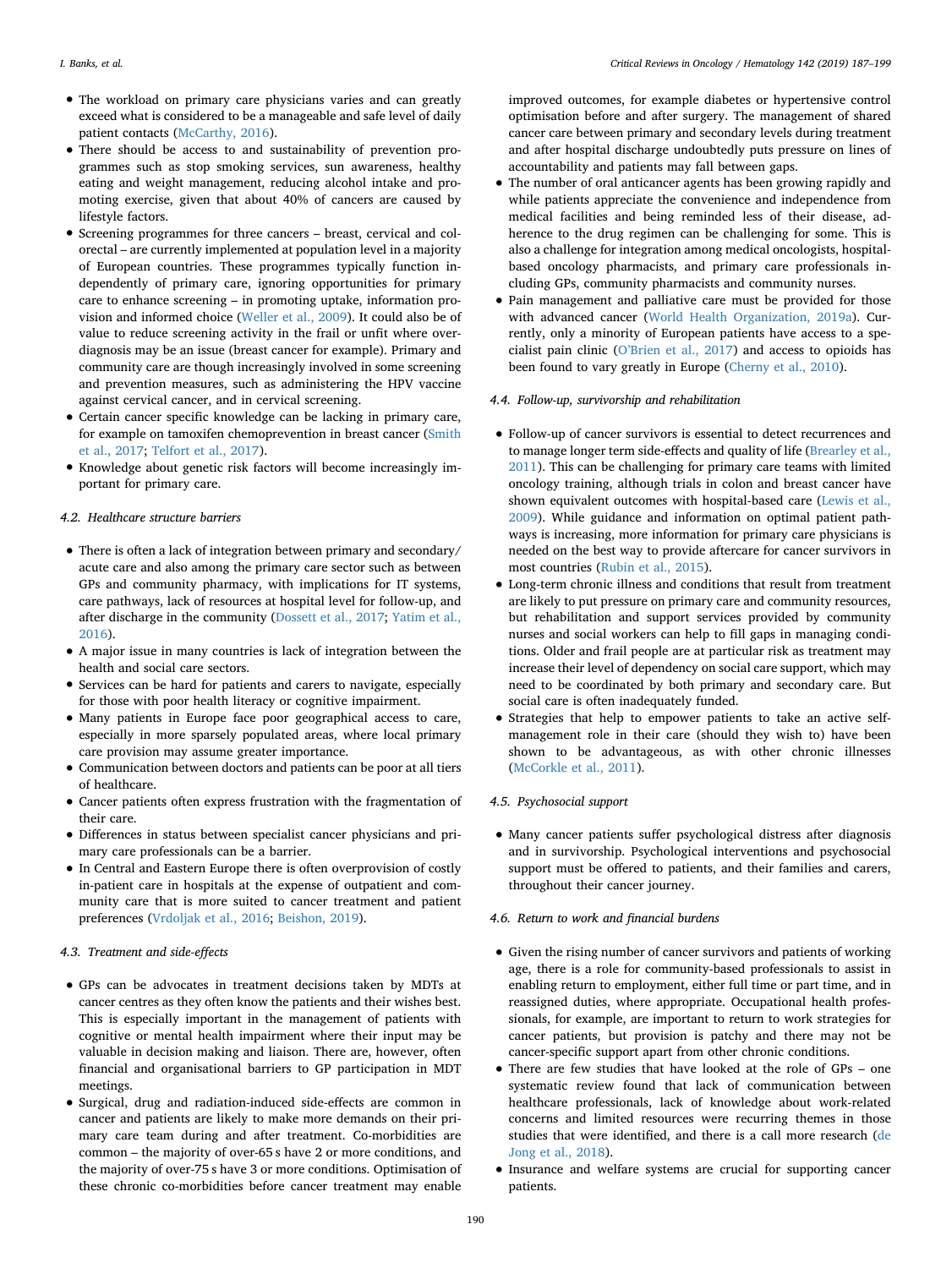#### *4.7. Carers*

- Much of the burden of community and home care for cancer patients rests on informal or family carers, many of whom may be frail or older themselves. They often transport the patient to and from hospital appointments, sit in on consultations and assist in decision making (especially if the patient has cognitive impairment) and may help in administering care (for example special diets, administering or fetching medications and dressings), and in financial support. Many carers have to take time off work to support relatives and receive no financial compensation.
- Enhanced recognition of the role of carers, better support and respite provision, and recognition in an integrated care pathway would help to address the needs of carers, but currently they are a major and often poorly supported group and must be included in medical, psychological and welfare support strategies.

# *4.8. Palliative and end of life*

- The early integration of palliative care has been shown to improve quality and length of life for those with terminal cancer and primary care is well placed to ensure it does start at an appropriate time. Primary palliative care teams can help meet physical, social, psychological and spiritual needs of patients and carers and can reduce hospital admissions and increase the chances of dying at home.
- There is a growing amount of information and guidance for community based models of palliative care [\(Murray et al., 2015a;](#page-11-13) [World](#page-12-7) [Health Organization, 2019b\)](#page-12-7).

## *4.9. Inequalities*

- There are widespread inequalities in access to primary care teams and secondary/tertiary care in Europe.
- People from disadvantaged backgrounds tend to fare worse in referrals and access to care.
- Older people often do not receive the standard of care owing to a lack of geriatric assessment.
- Younger people and children have special needs that can be overlooked.

## *4.10. Education and training*

While cancer care has become highly specialised and increasingly personalised, the primary care workforce needs education and training in all treatment related issues, in risk factors, screening and genetic testing, and in specific shared care work undertaken in primary care in supportive and palliative care, and rehabilitation.

# *4.11. Research*

There is a lack of survivorship research and patient reported outcomes that could help integrate primary care; it is recognised that longterm cancer survivorship care is a relatively new but rapidly advancing field of research ([Westfall et al., 2015\)](#page-12-8).

## *4.12. Cancer registration and data availability*

Cancer registration practice, coverage and quality are highly unequal across Europe ([Forsea, 2016](#page-10-19)). Consequently, basic epidemiological data on incidence, mortality and survival are not uniformly available for all countries. Also, only a minority of cancer registries can provide sufficient data for the calculation of parameters necessary for the assessment of outcomes and quality of care [\(Siesling et al., 2015](#page-11-14)). An inability to register cancer recurrences, for example, means that health and social systems do not have numbers needed to plan certain support services, including primary care.

# Case study – early and metastatic breast cancer

Treatment of breast cancer is increasingly complex, with multidisciplinary care stratified according to algorithms that take account of tumour biology, tumour stage and patient preferences. About 30% of patients are over the age of 70, which adds another layer of complexity as clinicians attempt to optimise care for fitness and frailty [\(Jauhari et al., 2018](#page-10-20)). Women with metastatic breast cancer often have significant health and social support needs as their health declines to the point of requiring end of life care. Breast cancer care must therefore span health domains, with sophisticated provision across primary, secondary and social care. Care can be expensive and poorly planned care may lead to unplanned admissions, delayed discharge or adverse events. Investment in treatment planning with integrated care pathways, management algorithms and key workers to plan care may improve outcomes, quality of life and survival, and reduce costs.

#### *Early breast cancer*

Primary care is integral to the care pathway in facilitating early diagnosis by prompt referral and by coordination of screening programmes; optimisation of fitness prior to surgery (diabetes and hypertension control optimisation); psychological support; shared care regimes for post-surgical discharge, follow-up and chemotherapy care; prescribing and monitoring longer term medication; and diagnosing and referring recurrence. Many women also require social support during their cancer journey; many are of working age or have dependants or children and may suffer financial loss as a result of treatment-related incapacity. Social support to aid in financial and other difficulties may be required. Extended members of the care team may also be required such as physiotherapy for women who have undergone complex reconstructive surgery or axillary clearance.

For the one third of all cancers that occur in women over age 70 there may be preexisting frailty and multimorbidity or dementia to manage which may require input from social care providers, geriatricians, primary care doctors and nurses and, critically, the patient's carers (informal family and friends and formal carers).

#### *Metastatic breast cancer (MBC)*

Treatment is complex and often involves multiple lines of therapy following a big expansion in anti-cancer agents, with periods of good quality of life between treatment spells. MBC survival has been increasing in most age groups with the exception of women over 70. The illness trajectory of MBC is complex, moving from presymptomatic to symptomatic (stable, unstable, acute or crisis), treatment induced recovery, further symptoms and finally decline and death [\(Reed and Corner, 2015](#page-11-15)). Treatments are sequential and complex to administer and support, and care is costly. Acute crises include spinal cord compression, hypercalcaemia, pathological fracture, confusion and neutropenic sepsis. These events are likely to require urgent admission and prolonged in-patient care and high support needs to facilitate discharge, with extensive involvement of primary and community care teams (GPs, physiotherapists, community nurses, palliative care teams, community pharmacy, social care and carers).

#### **5. Primary and community care requirements**

## *5.1. Primary care physicians/GPs*

Primary care physicians, or general practitioners (GPs) are the gatekeepers to the health system in many countries. Primary care is undergoing important transitions in many European countries – it needs to cope with ageing populations and, typically, patients with multimorbidity. GPs are increasingly recognised as expert generalists, with key roles in coordinating care with the patient as the focus. Primary care clinics have changed over recent decades (solo practice is now relatively uncommon); they typically comprise teams of healthcare providers supported by electronic medical records and multidisciplinary care opportunities ([Gunn and Pirotta, 2015](#page-10-21)).

With cancer, primary care practitioners face one of the most challenging diagnostic and referral issues, given the low prevalence of cancer in the primary care population, the similarity of symptoms to those of much more common conditions, the vagueness of many symptoms and the pressure not to make excessive demands on hard pressed specialist services. But there is a growing awareness of the potential for primary care to improve cancer outcomes. In early diagnosis, for example, there are emerging models which give GPs more flexibility in accessing diagnostic investigation, and guidelines which provide detailed information on ideal risk thresholds to make referrals. This is particularly important in countries where diagnostic intervals are long, and where there are multiple consultations before a cancer is detected.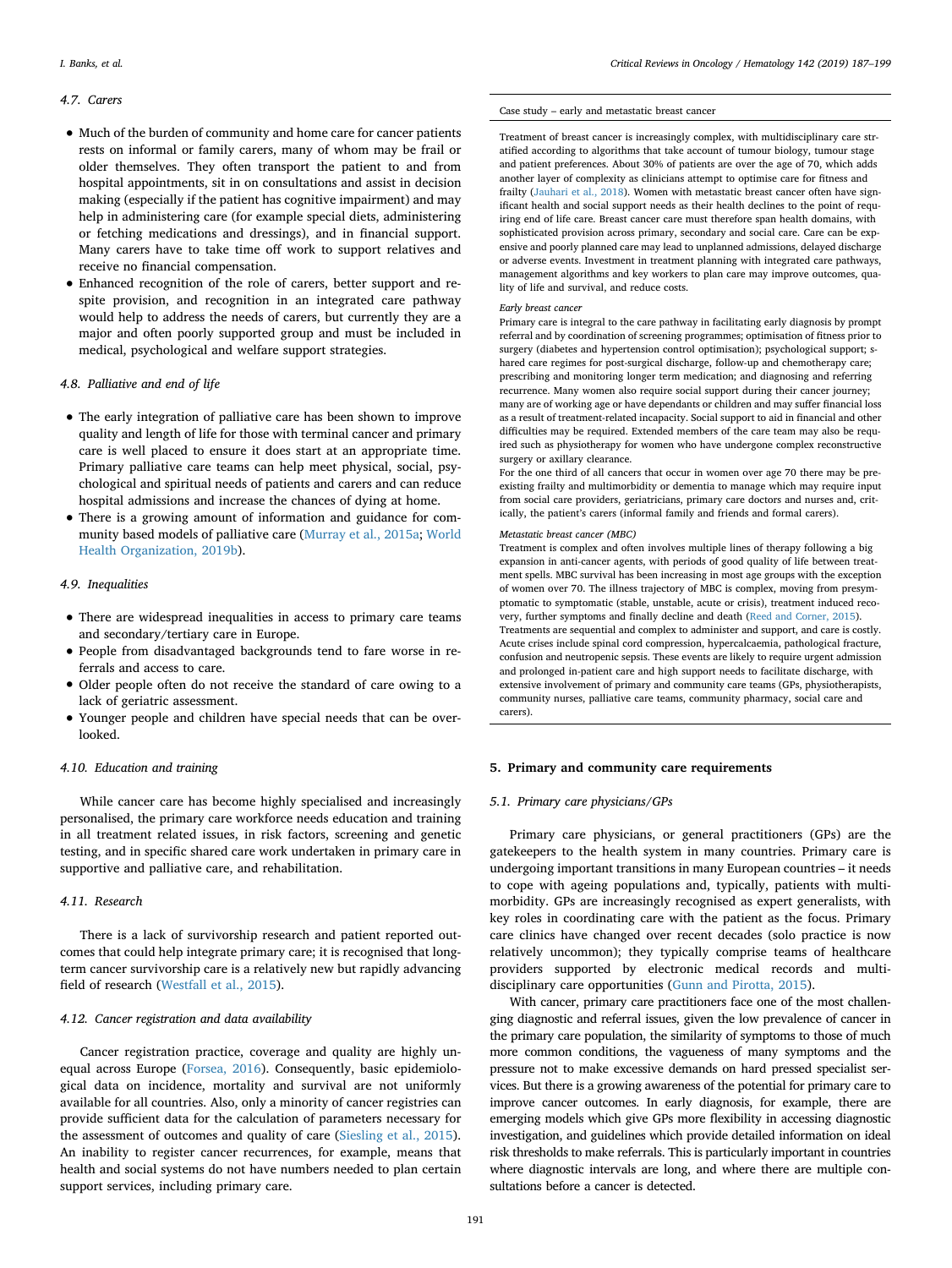Once a patient is in treatment or is a survivor, they are likely to make more visits to their GPs for a wide variety of physical and psychosocial reasons. Without a strategy to manage survivorship, many needs of patients may not be met, as described in the US Institute of Medicine report, *From Cancer Patient to Cancer Survivor: Lost in Transition,* which lists four essential components of survivorship care: prevention, surveillance, intervention and coordination [\(Institute of](#page-10-22) [Medicine and National Research Council, 2006](#page-10-22)).

There is a particularly pressing need for more evidence on primary care-led survivorship care – made all the more important by the growing number of cancer survivors and the need for much of their care to be transferred to primary care settings. While there are well-identified roles in providing psychosocial support, and coordinating care, less is known about areas requiring more clinically specialised knowledge – for example, in colorectal cancer, little is known about the capacity for primary care to effectively manage treatment side-effects or long-term sequelae ([Brandenbarg et al., 2014\)](#page-10-23). There is also variability in primary care, with some practices able to manage complex cancer follow-up regimes, and others having more limited roles.

The GP–patient relationship and easy access to primary care are cited by patients as benefits of primary care‐based follow‐up, and patients support a greater role for GPs [\(Meiklejohn et al., 2016\)](#page-11-16) – but good communication between GPs and specialists and sufficient knowledge among GPs about follow‐up are prerequisites. Survivorship care plans are part of the answer to improving communication among patients and healthcare providers, although more evidence is needed on their optimal use ([Rubinstein et al., 2017](#page-11-17); [Roorda et al., 2015\)](#page-11-18).

The current picture in many countries is that there is much informal follow-up between GPs and cancer survivors and if GPs are to take more responsibility their role needs to be formalised, with appropriate guidelines for the many subgroups of patients ([World, 2018](#page-12-9)), including young people and children ([Michel et al., 2017\)](#page-11-19).There are also important considerations about training and remuneration.

## **Essential requirements: primary care physicians/GPs**

- National cancer plans and guidelines for care pathways must be designed with contributions from family doctors/GPs and must include roles for primary care throughout the cancer journey for all patients.
- GPs must have access to guidelines and risk assessment tools for detecting and preventing cancer. These tools must be integrated into electronic medical records for optimal use and must help to avoid increasing overdiagnosis and overtreatment.
- GPs must have access to timely referral pathways to specialist cancer services that meet the requirements of each cancer type, and must be engaged in diagnosis and treatment decisions. Consideration must be given to open-access provision of common cancer investigations (such as colonoscopy and CT scanning) for GPs; this must be within an evaluative framework that monitors use and outcome of investigations.
- Good communications and efficient administration among the healthcare tiers and among services provided at community level are highly valued by patients, and where the primary care practice must play a pivotal role.
- A coordinated survivorship care plan with a holistic approach including individualised psychosocial care must be in place to ensure continuity of care for all persons affected by cancer, with transition into primary care.
- GPs and their teams must have access to training in appropriate aspects of the cancer journey.
- Patient wishes to have their survivorship and follow-up care where they feel most comfortable – which may often be at a cancer centre – must be respected and new primary care models must promote trust and enable more care to take place in the community.
- High quality research must be carried out into effective models of primary care integration with specialist providers, particularly concerning role definition, and communication and relationships among professionals.
- National palliative and primary care frameworks must be integrated to ensure that more people with cancer are identified in a timely manner to benefit from a holistic approach to care as their health declines (see the European Association for Palliative Care (EAPC) Primary Care Reference Group at [https://www.eapcnet.eu/eapc](https://www.eapcnet.eu/eapc-groups/reference/primary-care)[groups/reference/primary-care](https://www.eapcnet.eu/eapc-groups/reference/primary-care)).

#### *5.2. Nurses*

It has become increasingly recognised that nurse practitioners have a key role in ensuring continuity of care for cancer patients as survivorship extends into the primary care setting. However, there are wide differences in cancer nursing provision in Europe at all levels of care. Only a few countries have specialist oncology nurses in cancer units and centres, and few have community nurse specialists for palliative care and support for certain patients, such as men living with side-effects from prostate cancer treatment.

At least one country (Ireland) has developed an oncology education programme for community nurses, while the UK has more than 4500 Macmillan cancer nurses working in NHS hospitals or the community, some of whom have completed specialist courses in pain and symptom management, or psychological support (see appendix).

Nurses working in the community can be based in variety of settings – primary care practices, outpatient clinics at hospitals and cancer centres, and in community cancer and rehabilitation clinics that are distinct from hospitals. Specialist nurses based at cancer centres can also work partly in the community, helping to support patients at home and in the workplace in conjunction with primary care teams.

In the ERQCC papers that address tumour types at secondary care level, cancer nursing is included in the core multidisciplinary team in every paper, as it is recognised that they can perform a number of roles, from being a navigator for patient care through treatment and followup, to representing the patient in MDT meetings, to a wide spectrum of nursing care that may include advanced practitioner roles. Extending specialist cancer nursing into the community is logical and necessary.

Nurses currently working at primary/community level also have important roles to play in cancer prevention, screening activities and delivering palliative care.

The expert group notes the project, Recognising European Cancer Nursing (RECaN), led by the European Oncology Nursing Society (EONS) and supported by ECCO, as increasing recognition of the value and contribution of cancer nursing across Europe. It is focusing on expert cancer nursing skills, research, education, clinical leadership, strategy and management roles, advocacy and policy development (see <http://www.cancernurse.eu/research/recan.html>).

#### **Essential requirements: nurses**

- Cancer nurses must be recognised as core members of multiprofessional teams, and healthcare systems must develop roles for cancer nurse specialists in both secondary and primary/community care settings.
- Healthcare systems must ensure training in cancer care is available to nurses working in primary/community care and that such care is part of a primary care cancer strategy.

#### *5.3. Community pharmacists*

Community pharmacists (who number over 400,000 in 160,000 pharmacies in Europe) are primary healthcare professionals with a minimum of 5 years of education and training who practise in the heart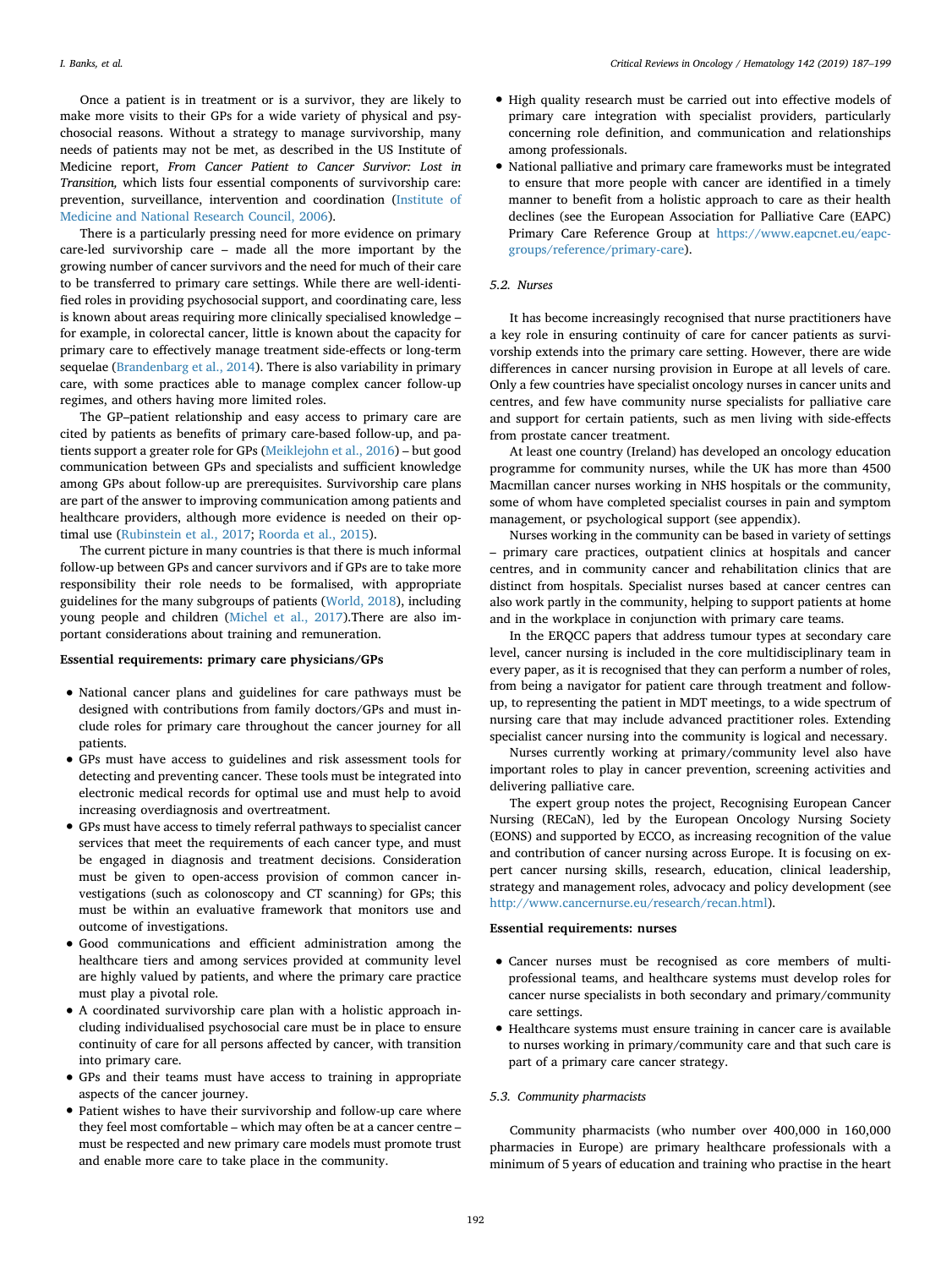of local communities. About 98% of Europeans can access their community pharmacist within 30 min and over a third within 5 min ([Pharmaceutical Group of the European Union, 2012](#page-11-20)).

Much like GPs, community pharmacists establish long-term relationships with their patients and the local communities and help to maintain a sense of normality, familiarity and continuity, as increasing numbers of patients choose to receive their cancer care in the communities most familiar to them. To complement this, community pharmacists across Europe are expanding their traditional repertoire of activities and services to include medication management, pain management services, nutritional advice, digital services, collaboration with other healthcare professionals and providing awareness raising, screening and preventive services.

Medication review (provided in 16 countries) and dedicated services for patients starting a new medication (new medicine services, provided in 8 countries) are services that help to empower patients and increase adherence to therapies. A medication review (type 2) ([Pharmaceutical Care Network Europe, 2016\)](#page-11-21) is defined as a structured, private consultation between pharmacist and patient focusing on issues of adherence and the safe, effective and rational use of medicines. It also includes over-the-counter (OTC) medications, herbal medications and dietary supplements ([Pharmaceutical Group of the European](#page-11-22) [Union, 2018\)](#page-11-22). A new medicine service is similar to medication review, but it is provided to patients starting a new medication to support adherence in the first months of treatment.

Evidence shows that on receiving such a service, adherence increases on average by 10% and polypharmacy, adverse drug reactions (ADRs), interactions, drug-related problems (DRPs) and hospital admissions can be reduced, along with the reduction in costs for health service payers [\(Elliott et al., 2017;](#page-10-24) [Irish Pharmacy Union, 2017](#page-10-25)). In this context, high-risk therapies which could be considered for such interventions include oral anticancer drugs in primary care, which is a challenging area that will require support for community pharmacists ([Meier et al., 2018](#page-11-23)).

Community pharmacists also have the opportunity to provide targeted and opportunistic counselling, screening and referral. The patient may visit the pharmacy for another reason and during the conversation, the pharmacist can advise on dietary and healthy lifestyles, weight management and physical activity, smoking cessation services, vaccination and specific screening services – such as for colorectal cancer ([Santolaya et al., 2017\)](#page-11-24). Community pharmacists frequently participate in local, regional, national and European level public health campaigns on a variety of topics, including those related to cancer prevention and care.

Yet too often, community pharmacists do not have the full picture of their patients' care. This is often attributable to lack of access or poor interoperability of infrastructure, such as lack of access to the patient's medication record.

In England, a successful pilot programme has demonstrated the value of full-time clinical pharmacists based at primary care practices in providing expert knowledge of medicines and helping to free up time for GPs. These clinical pharmacists could move from roles in community or hospital pharmacy ([NHS England, 2019\)](#page-11-25).

# **Essential requirements: community pharmacists**

- Policymakers must recognise that community/primary care pharmacists are strategically placed to take a greater role in cancer prevention, improving cancer care and supporting patients in their communities.
- Community and clinical pharmacy must be integrated further into primary care health services and multiprofessional collaborations.
- Community/primary care pharmacists must have access to a

training programme that provides knowledge on safety of oral cancer drugs, adherence, managing adverse drug reactions, drug interactions, nutrition and counselling on cancer prevention.

## *5.4. Psychosocial/psycho-oncology services*

All cancer patients experience some distress, but generally half of cancer patients are significantly distressed [\(Mehnert et al., 2017](#page-11-26)). Failure to detect cancer distress in cancer patients can contribute to barriers to treatment, decreasing patients' health related quality of life and increasing healthcare costs [\(Zabora et al., 2001](#page-12-10)).

Psycho-oncologists are professionals who mostly work in cancer centres to ensure that psychosocial distress ([National Comprehensive](#page-11-27) [Cancer Network, 2003\)](#page-11-27) and other psychological disorders and psychosocial needs are identified by screening throughout the disease continuum; promote effective communication between patients, family members and healthcare professionals; and support patients and family members to cope with multifaceted disease effects.

Psychosocial interventions are effective in improving outcomes ([Jacobsen et al., 2011](#page-10-26)) and also cost-effective ([Jansen et al., 2016](#page-10-27)) and will become increasingly important according to the growing population of cancer patients and survivors. Access to these interventions from appropriate professionals at primary and community level will be needed, as well as in hospital outpatient departments.

There has been more than 40 years of research on screening for depression and distress in primary care but most studies report pitfalls such as relying on unassisted judgement without infrastructural support and using overly complex scales; approaches developed in psycho-oncology must be applied and all primary care providers must be primed to deliver them [\(Mitchell et al., 2011](#page-11-28)).

# **Essential requirements: psychosocial/psycho-oncology services**

- Standardised routine cancer distress screening must be continued in primary care and be performed by electronic means wherever possible [\(Parry et al., 2012\)](#page-11-29).
- All cancer patients and survivors must have access in primary care to psychosocial interventions in all phases of the cancer disease trajectory delivered by psychosocial workers and consultants (e.g. psycho-oncology professionals) appropriate to their needs. Underserved patient groups (e.g. older people, rural populations) need special attention.
- Psychosocial social interventions in primary care must be comprehensive, drawing on a variety of techniques and on an eclectic methodological mix to meet various needs of cancer patients and survivors and to engage them in shared decision-making ([Bultz](#page-10-28) [et al., 2014](#page-10-28)).
- Psychosocial rehabilitation must be prioritised in national cancer control plans and cancer survivorship must be recognised as a distinct clinical category that includes psycho-oncology.

#### *5.5. Occupational therapists*

The primary goal of occupational therapy is to enable people to participate in meaningful activities, such as return to work and other daily living activities. People with cancer or survivors can benefit from occupational therapy assessment and rehabilitation throughout their cancer journey. Occupational therapists provide assessment, intervention and support during, between and after treatment and, if necessary, care at the end of life ([Pergolotti et al., 2016;](#page-11-30) [Eva and Morgan, 2018](#page-10-29)).

Caregivers can also benefit from occupational therapy through support, education and training to reduce risk of injury and negative experiences, and to cope with end of life care and bereavement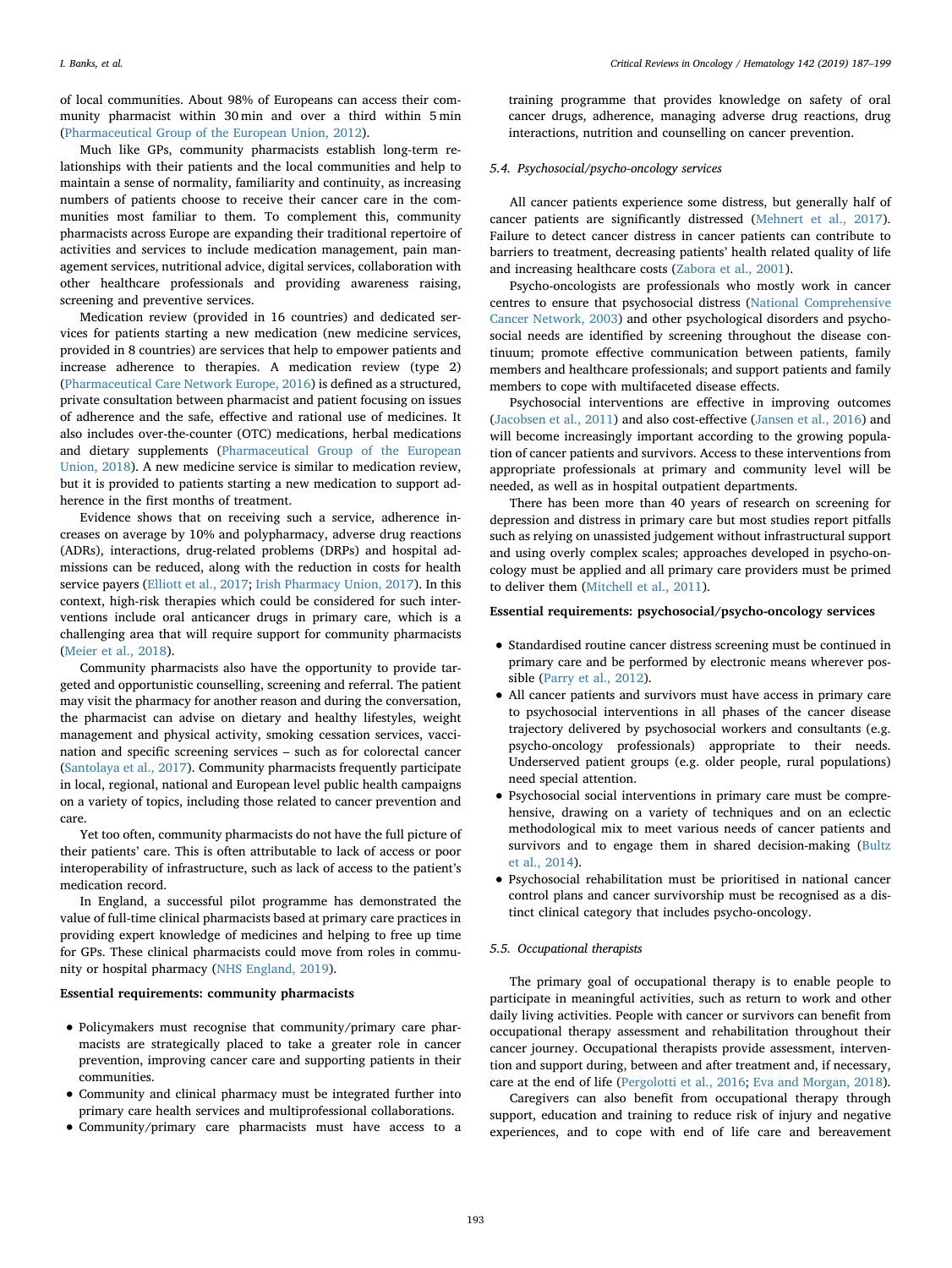### ([Occupational Therapy Australia, 2015](#page-11-31)).

Occupational therapy interventions can not only reduce the burden of symptoms on activity and achieve better quality of life but also address physical, social, emotional and spiritual needs ([Petruseviciene](#page-11-32) [et al., 2018\)](#page-11-32). They can reduce demand on primary care by resolving functional issues that are the root cause of multiple contacts with the practice. Practitioners confirm there is broad scope for both physical and psychosocial interventions [\(Sleight and Stein Duker, 2016](#page-11-33); [Royal](#page-11-34) [College of Occupational Therapists, 2004](#page-11-34)).

Key elements of occupational therapy are:

- Promoting engagement in valued activities and occupations (e.g. vocational and leisure)
- Optimising independence in daily living activities
- Providing interventions including education, rehabilitation, retraining in daily living activities, environmental modification and prescription of equipment to support recovery and adaptation
- Educating on symptom management to improve functional status, e.g. breathlessness, comfort, pressure care, cancer-related fatigue, pain, cognition impairment, sensory and neurological disturbances and upper limb dysfunction.

## **Essential requirements: occupational therapists**

- Occupational therapy enables engagement in the workplace and must be an integral part of the multidisciplinary primary or social care team.
- Remuneration for occupational therapy services, such as through insurance, must be provided for patients.

# *5.6. Palliative care*

Palliative care is an approach that improves the quality of life of patients and their families facing the problems associated with lifethreatening illness, through the prevention and relief of suffering by means of early identification and assessment and treatment of pain and other problems – physical, psychosocial and spiritual ([Worldwide](#page-12-11) [Palliative Care Alliance, World Heath Organization, 2014\)](#page-12-11).

There is an increasing need for palliative care throughout the disease trajectory, especially for patients with advanced or metastatic cancer to manage distressing clinical complications and symptoms and to improve the quality of life of patients and their families [\(Temel et al.,](#page-12-12) [2010;](#page-12-12) [Hui et al., 2015;](#page-10-30) [Quill and Abernethy, 2013](#page-11-35)).

Primary care professionals can lead palliative care in the community, in collaboration with secondary care and specialist palliative care services/teams ([Murray et al., 2015b](#page-11-36)). These professionals must be provided with high-quality training and be adequately resourced to do so, and can help address stigma about palliative care to increase its take-up.

# **Essential requirements: palliative care**

- There must be early identification of people with life-threatening cancer and with potential palliative care needs ([Murray et al.,](#page-11-37) [2017](#page-11-37)).
- Assessment of holistic needs must be carried out, including pain and symptom management.
- There must be multiprofessional teamwork within primary care, in collaboration with oncology and specialist palliative care services [\(Gómez-Batiste et al., 2017](#page-10-31)).
- Good quality communication with patients and caregivers is needed to plan future care, taking into account the burden of multimorbidity, frailty and polypharmacy ([Morin et al., 2017\)](#page-11-38), particularly in older people and in deprived areas.
- Care must meet the complex needs of vulnerable and marginalised populations to tackle health inequalities (e.g. by funding outreach

programmes to help often excluded groups such as those with mental health problems, learning disabilities, and people experiencing homelessness to access general practice).

- Pain relief medications (including opioids) must be available and accessible in the community ([O'Brien et al., 2017;](#page-11-10) [Knaul et al., 2017](#page-10-32); [Allsop et al., 2018\)](#page-10-33).
- Policymakers must advocate mechanisms of payment for primary care professionals who facilitate multiprofessional teamwork and patient review.
- Public awareness must be raised of the benefit of having palliative and oncology care integrated in the course of cancer treatment.

## *5.7. Carers*

Carers are people who provide unpaid care to someone with a chronic illness, disability or other long-lasting health or care need, outside a professional or formal framework. According to a white paper by the European Cancer Patient Coalition and Eurocarers, carers already provide 80% of care in Europe but the increasing burden of chronic diseases such as cancer mean that urgent policy action is needed to ensure the sustainability of caregiving ([European Cancer](#page-10-34) [Patient Coalition, Eurocarers, 2017\)](#page-10-34).

It is said in the paper that policymakers must look beyond traditional healthcare pathways and employment policies, and acknowledge that carers continue to provide a substantial portion of care across Europe. While people with cancer are identified through diagnosis, cancer carers often remain largely anonymous despite the fundamental role they play in the healthcare pathway.

The paper also highlights that aggressive and long-lasting forms of cancer impart a particular burden on carers and requires a robust framework to support their role. Without carers, people with cancer would miss out on an invaluable resource and health systems would be unable to sustain the burden of care.

There are recent studies that are contributing to research on cancer carers and the ways they can be supported. For example:

- Psychosocial interventions that specifically target caregivers' coping and emotion regulation skills, family functioning, and self-care are endemic to the preservation of the health and wellbeing of this vulnerable population [\(Teixeira et al., 2018](#page-11-39)).
- Social workers' awareness of the challenging situations of cancer carers and the potential impact this has on ability to provide care to the patient ([Stenberg et al., 2014\)](#page-11-40).
- The needs of carers have to be legitimised to ensure primary care staff are proactive in their approach and carers are empowered to use the support available [\(Carduff et al., 2014](#page-10-35)).

#### **Essential requirements: carers**

- Policymakers must formally recognise the role of carers and provide appropriate welfare programmes, including paid carer leave, flexible work arrangements, financial compensation and pension rights.
- Carers must have access to programmes including information, training and psychological support, and must be included in a patient's care team.
- Carers must be encouraged to identify themselves as carers and take part in support programmes, given that many do not identify with the term [\(Macmillan, 2016](#page-11-41)).
- At European level, governments must adopt the New Start initiative for work-life balance for parents and carers proposed by the European Commission and supported by the European Parliament as part of the European Pillar of Social Rights, including the right to 5 days of leave paid at the minimum level of sick leave, and other European programmes that affect carers.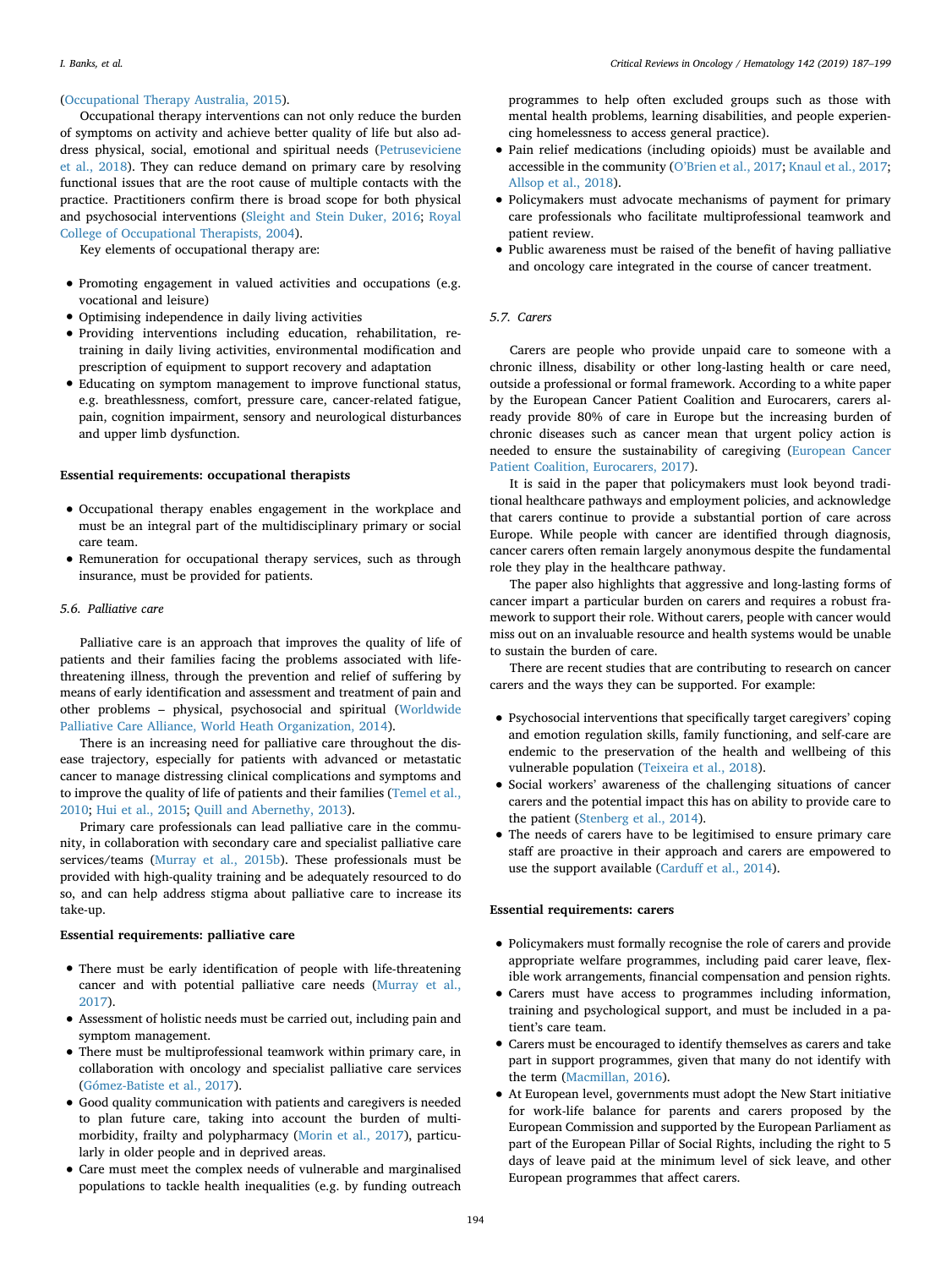#### **Integration with hospital care**

To achieve the best outcomes, integration of primary care with hospital cancer care must include access to state-of-the-art diagnosis and treatment. In broad terms, the characteristics of best practice in cancer control are well recognised. They are programmes on prevention, lifestyle changes and screening; prompt access to diagnostic testing; prompt access to excellent specialised multidisciplinary care (including supportive, survivorship and palliative care); programmes to promote access for disadvantaged groups; and research and innovation.

Many specialties and disciplines are essential to the delivery of care across the spectrum of cancer control and here the expert group emphasises the importance of high quality MDTs that plan the management of every cancer patient, and which are covered in the tumour specific ERQCC papers. The core MDT includes all the appropriate diagnostic and therapeutic specialties that relate to a particular cancer.

Surgical, medical and radiation oncologists are members of every core MDT; diagnostics specialists in imaging and pathology are also essential, as are nurses. Equally important where appropriate are the many specialties which, although not solely concerned with cancer, contribute a great deal to the best practice in cancer diagnosis and treatment as part of core and extended MDTs. They include respiratory physicians for lung cancer patients, gastroenterologists for gastrointestinal cancer patients, gynaecologists, urologists, head and neck surgeons, haematologists and many others, each contributing to their relevant cancer site. Specialist care in hospital includes the planning and management of complications of therapy which will involve many other specialists such as endocrinologists, fertility specialists, neurologists, geriatricians, psychologists and psychiatrists and specialists from all of the organ-specific specialties that are relevant to long-term toxicities and other survivorship issues.

# **6. Other professionals**

#### *6.1. Geriatricians*

In the ERQCC papers on individual cancer types, a common member of the extended MDT is a geriatric oncologist, who is most likely to be a medical oncologist with an interest in older people. As most cancers are primarily diseases of older people, there are often frailties and comorbidities that must be taken into account in treatment decisions and in respecting the wishes of patients ([Cree, 2018](#page-10-36)). But guidelines, for example in older men with prostate cancer, state that treatment decisions in older people should not be based on chronological age but on general health and patient preference [\(Droz et al., 2017a](#page-10-37)).

Geriatric oncologists coordinate recommendations to other specialists about the need for personalised treatment for older patients with increased vulnerability ([Droz et al., 2017b;](#page-10-38) [Monfardini et al., 2017](#page-11-42)); and increasingly, such knowledge will be applied in primary care by geriatricians, GPs and other professionals. Key requirements are:

- All older patients  $(70+)$  must be screened with a quick, simple frailty screening tool, such as the adapted Geriatric-8 (G8) screening tool ([Petit-Monéger et al., 2016](#page-11-43)) or similar tools
- Frail and disabled patients must undergo a geriatric assessment [\(Wildiers et al., 2014\)](#page-12-13). The assessment can be based on self-report combined with objective assessments that can be performed by a specialist nurse in collaboration with a physician (geriatrician/specialist in internal medicine)
- Cognitive impairment affects all aspects of treatment ability to consent, compliance with treatment, and risk of delirium – and screening using tools such as Mini-Cog [\(Borson et al., 2003](#page-10-39)) is essential. A geriatrician or a geriatric psychiatrist or neurologist would preferably be involved with impaired patients.

# *6.2. Dentists*

Dentists have a vital role to play in ensuring oral cancers are detected early and patients are informed about risk factors [\(British Dental](#page-10-40) [Association, 2019](#page-10-40)). They also must be involved in dental problems that arise during treatment such as from chemotherapy [\(Lo-Fo-Wong et al.,](#page-11-44) [2016\)](#page-11-44).

#### *6.3. Other professionals*

There are many other professionals who must be available to provide integrated care (and are known as allied health professionals in the UK). They include:

- Physiotherapists ([Chartered Society of Physiotherapy, 2012](#page-10-41)).
- Nutritionists/dietitians ([European Federation of the Associations of](#page-10-42) [Dietitians, 2017](#page-10-42)).
- Lymphoedema ([Healthy London Partnership, 2016\)](#page-10-43) and stoma specialists ([O'Flynn, 2018](#page-11-45)).
- Speech and language therapists ([Royal College of Speech and](#page-11-46) [Language Therapists, 2019\)](#page-11-46).
- Podiatrists [\(Nagel et al., 2015\)](#page-11-47).
- Psychosexual counsellors ([Carter et al., 2018](#page-10-44)).

# **7. Conclusion**

The information presented in this paper provides an overview of the challenges and requirements for considering better integration of primary care professionals and settings in cancer care. The ERQCC expert group is aware that it is not possible to propose a **'**one size fits all**'** system for all countries, and has taken a practical approach to point to research and projects that can guide policymaking. Primary care integration is in its early stages and faces many obstacles, but we urge that access to multiprofessional, specialised care is guaranteed to all cancer patients throughout their journey.

#### **Appendix A. Projects, tools and other resources**

The ERQCC expert group welcomes contributions to this list, which in this first paper is a brief snapshot.

#### *Primary care*

Diagnosis and management

- The Royal College of General Practitioners (RCGP) in the UK has a range of cancer toolkits for primary care including on prevention, screening and referral; consequences of cancer treatment; and quality improvement in early diagnosis. See [http://www.rcgp.org.uk/cancer.](http://www.rcgp.org.uk/cancer)
- Macmillan's support for primary care incudes resources for early diagnosis, treatment and recovery, and end of life care. See [https://](https://www.macmillan.org.uk/about-us/health-professionals/resources/resources-for-gps.html) [www.macmillan.org.uk/about-us/health-professionals/resources/](https://www.macmillan.org.uk/about-us/health-professionals/resources/resources-for-gps.html) [resources-for-gps.html.](https://www.macmillan.org.uk/about-us/health-professionals/resources/resources-for-gps.html)
- The Accelerate, Coordinate, Evaluate (ACE) programme is an early diagnosis initiative supported by the National Health Service (NHS) England, Cancer Research UK (CRUK) and Macmillan Cancer Support. See [http://www.cancerresearchuk.org/health](http://www.cancerresearchuk.org/health-professional/early-diagnosis-activities/ace-programme)[professional/early-diagnosis-activities/ace-programme.](http://www.cancerresearchuk.org/health-professional/early-diagnosis-activities/ace-programme) It was formed to help improve England's cancer survival rates by generating evidence on how best to configure diagnostic pathways to drive a shift from late to early cancer at diagnosis, reduce the number of cancers diagnosed as an emergency and improve patient experience ([Nicholson et al., 2018\)](#page-11-7).
- Denmark has developed a 'three-legged' strategy for diagnosing cancer, which includes urgent referral pathways for symptoms suspicious of a specific cancer, urgent referral to diagnostic centres for evaluation of patients with nonspecific, serious symptoms, and fast access to 'no-yes' clinics for cancer investigations for those patients with common symptoms in whom the diagnosis of cancer should not be missed ([Vedsted and Olesen, 2015\)](#page-12-14).
- The European Guide on Quality Improvement in Comprehensive Cancer Control presents examples of primary and community care integration, such as the evidence-based Orkdal model in Norway [\(Rubin et al., 2015\)](#page-11-0).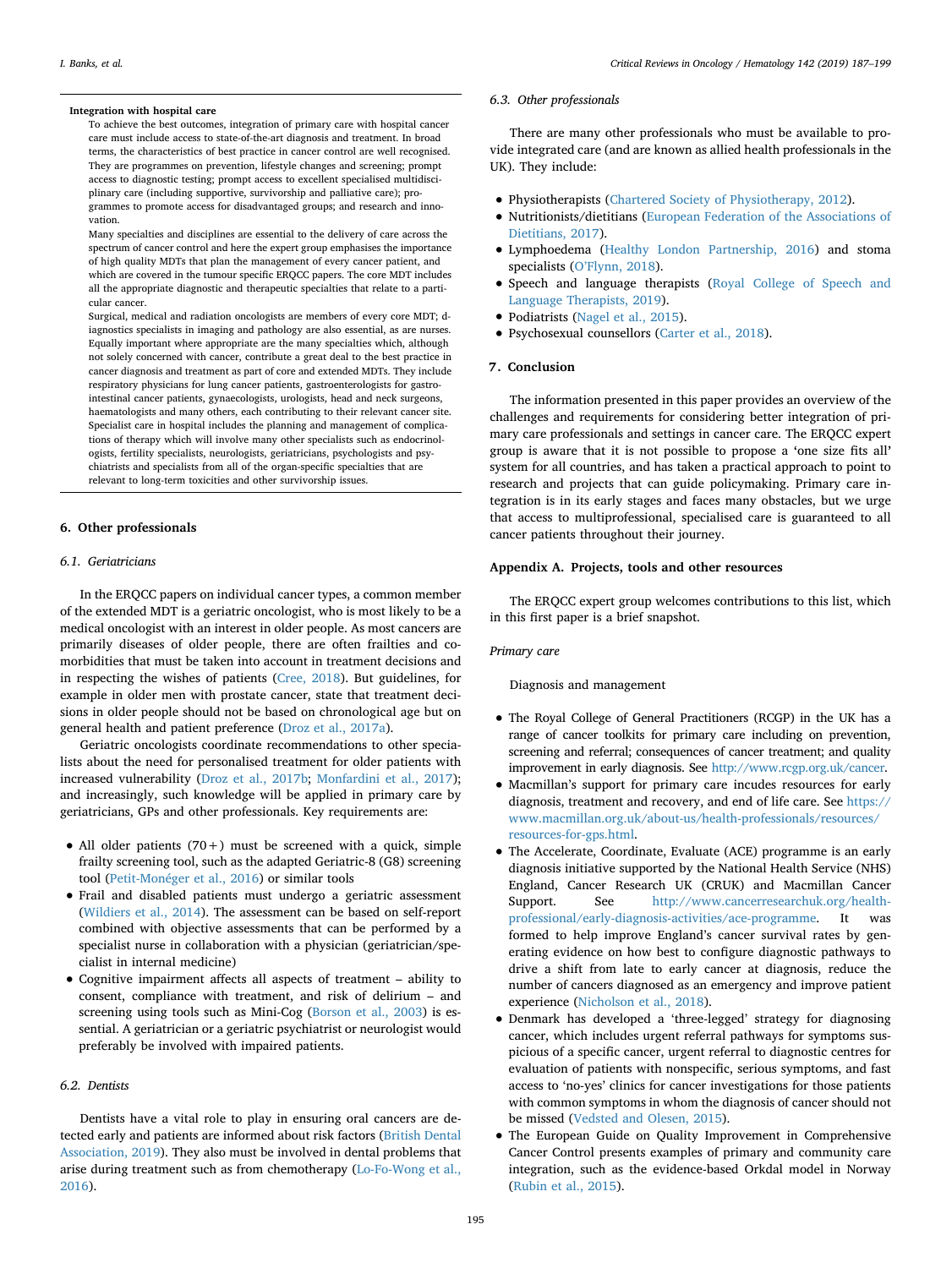#### Audit

The first National Audit of Cancer Diagnosis in Primary Care in England was undertaken in 2009–2010 on about 17,000 patients in 439 primary care practices, finding that where GPs deemed diagnostic delays to have occurred (22% of cases), patient, clinician or system factors were responsible in 26%, 28%, and 34% of instances. An enhancement of the audit was conducted in 2016/17, which found that 74% of patients were referred to a specialist after only one or two consultations ([Swann et al., 2018](#page-11-48)).

# *Community pharmacy*

- Multiprofessional collaborations to improve care by sharing medication records include the Summary Care Record in England ([NHS](#page-11-49) [Digital, 2019\)](#page-11-49), which is a summary of the GP patient record and which can be shared with other healthcare professionals. A pharmacy-managed medication record, Dossier Pharmaceutique, is shared among pharmacists in Belgium and among pharmacists and hospital physicians in France. Another example of multidisciplinary collaboration which could improve cancer care includes the use of 'pharmacotherapy meetings' (PTMs) in the Netherlands, where general practitioners and pharmacists set common goals on how to optimise pharmacotherapy [\(Florentinus et al., 2007](#page-10-45)).
- Germany provides community pharmacies with the information required to manage patients receiving oral cancer drugs, which includes adverse drug reactions (ADRs) and advice. Training is provided to all pharmacies working with cancer patients. The German model has been taken up by the European Society of Oncology Pharmacy under the EPIC project to develop similar models in other European countries, and has been launched in Slovenia and Estonia with others planned. The main aim of EPIC is to provide healthcare professionals with the right information to manage patients receiving oral chemotherapy from hospital or community pharmacies. See: [http://www.esop.li/epic.php.](http://www.esop.li/epic.php)
- In the Netherlands dispensing of all cancer drugs has been centralised in hospital pharmacies, but community pharmacies can access the dispensing data if the patient has given permission through a national switchboard. The hospital pharmacy can use the switchboard to see the dispensing data of the community pharmacy, when the patient has given permission.

## *Nursing and rehabilitation*

- A number of locations in England have established nurse-led clinics in primary care practices to care for prostate cancer patients, such as in Manchester. Patients who have received treatment at the Christie cancer centre are transferred to the community service when appropriate; for radiotherapy patients this happens as soon as treatment is completed. More than 1000 patients have been moved into community based follow-up clinics and clinics have been set up in 6 locations, with more planned. This has freed up over 1500 hospital appointments. A majority of men were able to self-manage when supported with the right advice ([Johnson, 2016\)](#page-10-46).
- Ireland has an oncology education programme for community nurses that was set up in response to the country's national cancer strategy of 2006. It aims to provide nurses with the skills to assess and manage patients living with cancer at home, develop an integrated way of working between acute and primary care sectors, and transfer appropriate aspects of cancer to the primary care setting. A Policies, Procedures and Resource Book has been developed to support the programme [\(Community Oncology Nursing](#page-10-47) [Programme, 2019](#page-10-47)).
- A community oncology clinic in the US created an advanced practice nurse (APN)-led survivorship programme using the concept of 'seasons of survival' as a guide. A paper on the project reports that

survivorship care, when based on a more expansive definition of survivorship as beginning at the time of diagnosis, encompasses holistic nursing and multidisciplinary care ([O'Brien et al., 2014\)](#page-11-50).

- The Cancer Rehabilitation Centre in Stockholm has a multidisciplinary team comprising an occupational therapist, social worker, physiotherapist, dietician, psychologist, neuropsychologist, psychotherapist, nurse and doctor. There are also specialist teams for pelvic cancer rehabilitation, comprising nurses specialising in urology, pain, bowel problems, gynaecology and sexology, and for follow-up after childhood cancer, with a nurse, physician, neuropsychologist and counsellor. See: <http://rehabcancer.se>. Sweden has similar cancer rehab units in other regions.
- The Onc'Idec platform in the Auvergne region in France coordinates private practice nurses to ensure that patients are supported in the transition from hospital to home [\(Rey, 2016](#page-11-51)).
- Details of a number of community cancer nursing projects under the Bridging Cancer Care initiative in Central and Eastern Europe are given in a paper [\(Grimes et al., 2014\)](#page-10-48).

## *Psychosocial/psycho-oncology services*

• The European Guide on Quality Improvement in Comprehensive Cancer Control has case studies from European countries that include policy recommendations that address psychosocial needs (e.g. cancer distress, fear of cancer recurrence) of cancer patients and survivors in primary care [\(Rubin et al., 2015\)](#page-11-0).

# *Occupational therapy*

- A book that is said to be the only one on occupational therapy in oncology and palliative care is currently in its 2nd edition [\(Cooper,](#page-10-49) [2013](#page-10-49)). It includes chapters on the challenges faced by occupational therapists, therapy for managing anxiety, breathlessness and fatigue, and measuring outcomes.
- A report from the UK's Royal College of Occupational Therapists has highlighted that early access to occupational therapy for people with mental ill health could ensure that they have the best long-term health and social care outcomes [\(Royal College of Occupational](#page-11-52) [Therapists, 2018\)](#page-11-52).

#### *Palliative care*

- The European Association for Palliative Care (EAPC) has established a reference group for primary care [\(https://www.eapcnet.eu/eapc](https://www.eapcnet.eu/eapc-groups/reference/primary-care)[groups/reference/primary-care](https://www.eapcnet.eu/eapc-groups/reference/primary-care)) and published a toolkit for developing palliative care in the community, available in English, French, German and Italian [\(European Association for Palliative Care](#page-10-50) [\(EAPC\), 2014;](#page-10-50) [World Health Organization, 2019b](#page-12-7)).
- The World Health Organization has published a guide to integrating palliative care and symptom relief into primary healthcare, noting that, globally, inequality of access to palliative care is one of the greatest health disparities ([Westfall et al., 2015\)](#page-12-8).

# *Carers*

- France's national cancer plan (2014–2019) included an investment of €1.5 billion to provide respite facilities to family carers [\(Plan](#page-11-53) [Cancer, 2014–2019Plan Cancer, 2019](#page-11-53)Plan Cancer, 2014–2019). France has also passed a law granting carers new employment rights [\(Government of France, 2016\)](#page-10-51).
- Eurocarers has an essential care and cancer toolkit at: [http://www.](http://www.eurocarers-cancer-toolkit.eu/coping-with-caregiving) [eurocarers-cancer-toolkit.eu/coping-with-caregiving.](http://www.eurocarers-cancer-toolkit.eu/coping-with-caregiving)

Declaration of Competing Interest

The authors declare no conflicts of interest for this paper.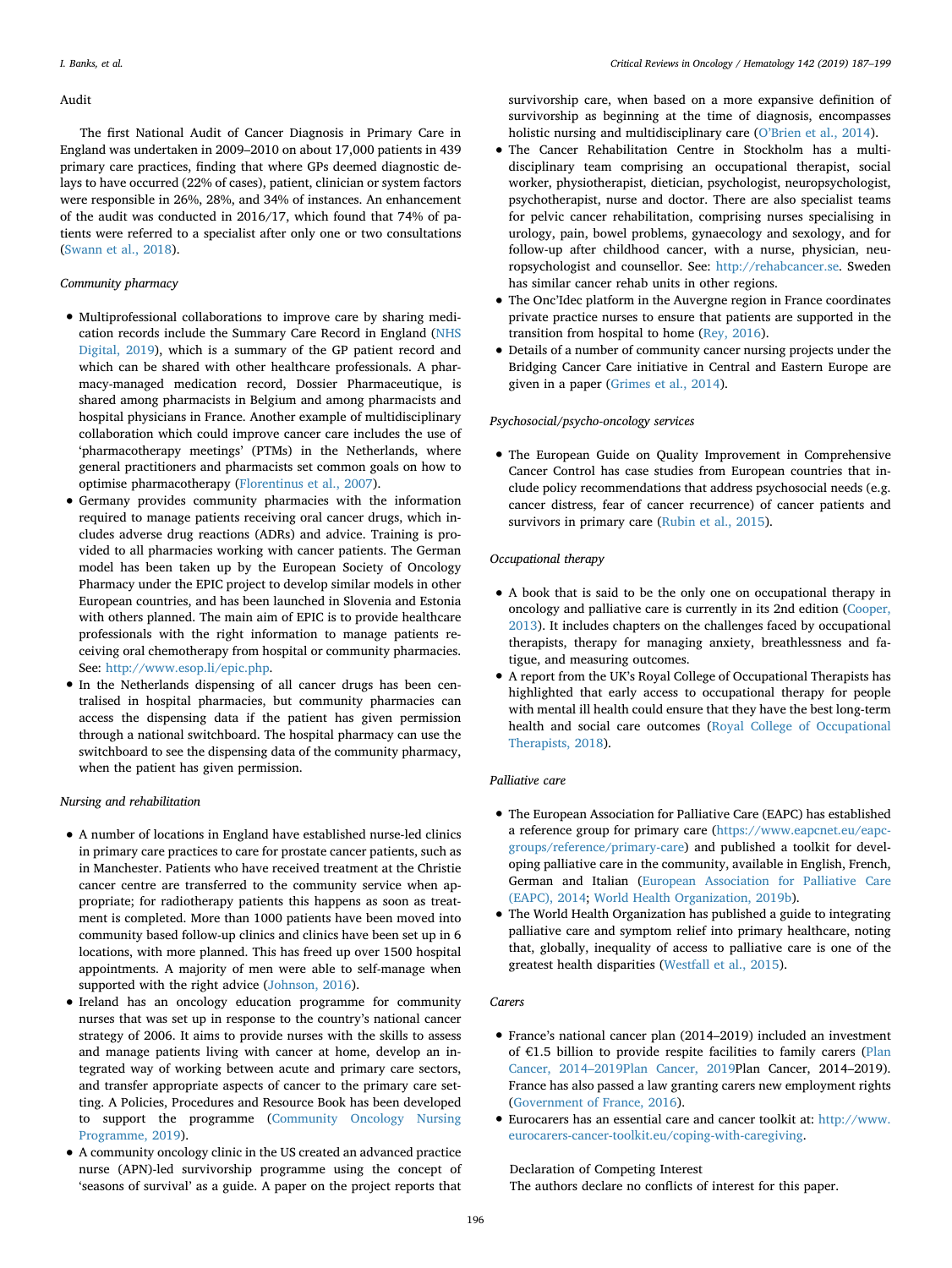#### **References**

- <span id="page-10-1"></span>Albreht, T., Kiasuma, R., Van den Bulcke, M., 2017. Cancon Guide – Improving Cancer Control Coordination. [https://cancercontrol.eu/archived/cancercontrol.eu/guide](https://cancercontrol.eu/archived/cancercontrol.eu/guide-landing-page/index.html)[landing-page/index.html.](https://cancercontrol.eu/archived/cancercontrol.eu/guide-landing-page/index.html)
- <span id="page-10-33"></span>Allsop, M.J., Wright-Hughes, A., Black, K., Hartley, S., Fletcher, M., Ziegler, L.E., et al., 2018. Improving the management of pain from advanced cancer in the community: study protocol for a pragmatic multicentre randomised controlled trial. BMJ Open 8 (3), e021965. [https://doi.org/10.1136/bmjopen-2018-021965.](https://doi.org/10.1136/bmjopen-2018-021965)
- <span id="page-10-3"></span>Armitage, G.D., Suter, E., Oelke, N.D., Adair, C.E., 2009. Health systems integration: state of the evidence. Int. J. Integr. Care 9, e82. [https://www.ncbi.nlm.nih.gov/pmc/](https://www.ncbi.nlm.nih.gov/pmc/articles/PMC2707589) [articles/PMC2707589](https://www.ncbi.nlm.nih.gov/pmc/articles/PMC2707589).
- <span id="page-10-15"></span>Beishon, M., 2019. Bad for budgets, but also for patients: challenging the in-patient culture of central and eastern Europe. Cancer World 85 (March/April). [https://](https://cancerworld.net/systems-services/bad-for-budgets-but-also-for-patients-challenging-the-in-patient-culture-of-central-and-eastern-europe) [cancerworld.net/systems-services/bad-for-budgets-but-also-for-patients-challenging](https://cancerworld.net/systems-services/bad-for-budgets-but-also-for-patients-challenging-the-in-patient-culture-of-central-and-eastern-europe)[the-in-patient-culture-of-central-and-eastern-europe](https://cancerworld.net/systems-services/bad-for-budgets-but-also-for-patients-challenging-the-in-patient-culture-of-central-and-eastern-europe).
- <span id="page-10-39"></span>Borson, S., Scanlan, J.M., Chen, P., Ganguli, M., 2003. The Mini-Cog as a screen for dementia: validation in a population-based sample. J. Am. Geriatr. Soc. 51 (10), 1451–1454. <https://doi.org/10.1046/j.1532-5415.2003.51465.x>.
- <span id="page-10-23"></span>Brandenbarg, D., Roorda, C., Groenhof, F., Havenga, K., Berger, M.Y., de Bock, G.H., et al., 2014. Increased primary health care use in the first year after colorectal cancer diagnosis. Scand. J. Prim. Health Care 32 (2), 55–61. [https://doi.org/10.3109/](https://doi.org/10.3109/02813432.2014.929811) [02813432.2014.929811.](https://doi.org/10.3109/02813432.2014.929811)
- <span id="page-10-17"></span>Brearley, S.G., Stamataki, Z., Addington-Hall, J., Foster, C., Hodges, L., Jarrett, N., et al., 2011. The physical and practical problems experienced by cancer survivors: a rapid review and synthesis of the literature. Eur. J. Oncol. Nurs. 15 (3), 204–212. [https://](https://doi.org/10.1016/j.ejon.2011.02.005) [doi.org/10.1016/j.ejon.2011.02.005.](https://doi.org/10.1016/j.ejon.2011.02.005)
- <span id="page-10-40"></span>British Dental Association. Oral cancer toolkit. [https://www.doctors.net.uk/eClientopen/](https://www.doctors.net.uk/eClientopen/CRUK/oral_cancer_toolkit_2015_open) [CRUK/oral\\_cancer\\_toolkit\\_2015\\_open](https://www.doctors.net.uk/eClientopen/CRUK/oral_cancer_toolkit_2015_open).
- <span id="page-10-4"></span>Brown, S., Castelli, M., Hunter, D.J., Erskine, J., Vedsted, P., Foot, C., et al., 2014. How might healthcare systems influence speed of cancer diagnosis: a narrative review. Soc. Sci. Med. 116, 56–63. <https://doi.org/10.1016/j.socscimed.2014.06.030>.
- <span id="page-10-28"></span>Bultz, B., Cummings, G., Grassi, L., Travado, L., Hoekstra‐Weebers, J., Watson, M., 2014. 2013 President's plenary international psycho-oncology society: embracing the IPOS standards as a means of enhancing comprehensive cancer care. Psychooncology 23 (9), 1073–1078. <https://doi.org/10.1002/pon.3618>.
- <span id="page-10-35"></span>Carduff, E., Finucane, A., Kendall, M., Jarvis, A., Harrison, N., Greenacre, J., et al., 2014. Understanding the barriers to identifying carers of people with advanced illness in primary care: triangulating three data sources. BMC Fam. Pract. 15, 48. [https://doi.](https://doi.org/10.1186/1471-2296-15-48) [org/10.1186/1471-2296-15-48.](https://doi.org/10.1186/1471-2296-15-48)
- <span id="page-10-44"></span>Carter, J., Lacchetti, C., Andersen, B.L., Barton, D.L., Bolte, S., Damast, S., et al., 2018. Interventions to address sexual problems in people with cancer: american Society of Clinical Oncology Clinical practice guideline adaptation of Cancer care Ontario guideline. J. Clin. Oncol. 36 (5), 492–511. [https://doi.org/10.1200/JCO.2017.75.](https://doi.org/10.1200/JCO.2017.75.8995) [8995.](https://doi.org/10.1200/JCO.2017.75.8995)
- <span id="page-10-41"></span>Chartered Society of Physiotherapy, 2012. Physiotherapy Words: Cancer Survivorship. [https://www.csp.org.uk/publications/physiotherapy-works-cancer-survivorship.](https://www.csp.org.uk/publications/physiotherapy-works-cancer-survivorship)
- <span id="page-10-16"></span>Cherny, N.I., Baselga, J., de Conno, F., Radbruch, L., 2010. Formulary availability and regulatory barriers to accessibility of opioids for cancer pain in Europe – a report from ESMO and EAPC opioid policy initiative. Ann. Oncol. 21 (3), 615–626. [https://](https://doi.org/10.1093/annonc/mdp581) [doi.org/10.1093/annonc/mdp581](https://doi.org/10.1093/annonc/mdp581).
- <span id="page-10-47"></span>Community Oncology Nursing Programme, 2019. Community Oncology Nursing Programme. Policies, Procedures and Resource Book. [https://bit.ly/2tIhyXd.](https://bit.ly/2tIhyXd)
- <span id="page-10-49"></span>[Cooper, J. \(Ed.\), 2013. Occupational Therapy in Oncology and Palliative Care, 2nd edi](http://refhub.elsevier.com/S1040-8428(19)30144-1/sbref0080)[tion. Wiley.](http://refhub.elsevier.com/S1040-8428(19)30144-1/sbref0080)
- <span id="page-10-36"></span>Cree, A., 2018. Geriatric oncology: why older patients need a special approach. British Geriatrics Society blog 7 February. [https://www.bgs.org.uk/blog/geriatric](https://www.bgs.org.uk/blog/geriatric-oncology-why-older-patients-need-a-special-approach)[oncology-why-older-patients-need-a-special-approach.](https://www.bgs.org.uk/blog/geriatric-oncology-why-older-patients-need-a-special-approach)
- <span id="page-10-6"></span>Dale, W., Chow, S., Sajid, S., 2016. Socioeconomic considerations and shared-care models of cancer care for older adults. Clin. Geriatr. Med. 32 (1), 35–44. [https://doi.org/10.](https://doi.org/10.1016/j.cger.2015.08.007) [1016/j.cger.2015.08.007](https://doi.org/10.1016/j.cger.2015.08.007).
- <span id="page-10-10"></span>De Angelis, R., Sant, M., Coleman, M.P., Francisci, S., Baili, P., Pierannunzio, D., et al., 2014. Cancer survival in Europe 1999-2007 by country and age: results of EUROCARE–5-a population-based study. Lancet Oncol. 15 (1), 23–34. [https://doi.](https://doi.org/10.1016/S1470-2045(13)70546-1) [org/10.1016/S1470-2045\(13\)70546-1](https://doi.org/10.1016/S1470-2045(13)70546-1).
- <span id="page-10-18"></span>de Jong, F., Frings-Dresen, M.H., Dijk, N.V., van Etten-Jamaludin, F.S., van Asselt, K.M., de Boer, A.G.E.M., 2018. The role of the general practitioner in return to work after cancer – a systematic review. Fam. Pract. 35 (5), 531–541. [https://doi.org/10.1093/](https://doi.org/10.1093/fampra/cmx114) [fampra/cmx114](https://doi.org/10.1093/fampra/cmx114).
- <span id="page-10-13"></span>Donnelly, C., Quaife, S., Forbes, L., Boylan, J., Tishelman, C., Gavin, A., 2017. Do perceived barriers to clinical presentation affect anticipated time to presenting with cancer symptoms: an ICBP study. Eur. J. Public Health 27 (5), 808–813. [https://doi.](https://doi.org/10.1093/eurpub/ckx064) [org/10.1093/eurpub/ckx064.](https://doi.org/10.1093/eurpub/ckx064)
- <span id="page-10-14"></span>Dossett, L.A., Hudson, J.N., Morris, A.M., Lee, M.C., Roetzheim, R.G., Fetters, M.D., et al., 2017. The primary care provider (PCP)-cancer specialist relationship: a systematic review and mixed-methods meta-synthesis. CA Cancer J. Clin. 67 (2), 156–169. [https://doi.org/10.3322/caac.21385.](https://doi.org/10.3322/caac.21385)
- <span id="page-10-37"></span>Droz, J.P., Albrand, G., Gillessen, S., Hughes, S., Mottet, N., Oudard, S., et al., 2017a. Management of prostate cancer in elderly patients: recommendations of a task force of the International Society of Geriatric Oncology. Eur. Urol. 72 (4), 521–531. <https://doi.org/10.1016/j.eururo.2016.12.025>.
- <span id="page-10-38"></span>Droz, J.P., Boyle, H., Albrand, G., Mottet, N., Puts, M., 2017b. Role of geriatric oncologists in optimizing care of urological oncology patients. Eur. Urol. Focus 3 (4–5), 385–394. <https://doi.org/10.1016/j.euf.2017.10.012>.

<span id="page-10-24"></span>Elliott, R.A., Tanajewski, L., Gkountouras, G., Avery, A.J., Barber, N., Mehta, R., et al.,

2017. Cost effectiveness of support for people starting a new medication for a longterm condition through community pharmacies: an economic evaluation of the new medicine service (NMS) compared with normal practice. Pharmacoeconomics 35 (12), 1237–1255. <https://doi.org/10.1007/s40273-017-0554-9>.

- <span id="page-10-2"></span>Esserman, L.J., Thompson Jr, I.M., Reid, B., 2013. Overdiagnosis and overtreatment in cancer: an opportunity for improvement. JAMA 310 (8), 797–798. [https://doi.org/](https://doi.org/10.1001/jama.2013.108415) [10.1001/jama.2013.108415](https://doi.org/10.1001/jama.2013.108415).
- <span id="page-10-50"></span>European Association for Palliative Care (EAPC), 2014. Toolkit for the Development of Palliative Care in the Community. [https://www.eapcnet.eu/Portals/0/adam/](https://www.eapcnet.eu/Portals/0/adam/Tables/zhqBXh5MfkOAEoqhXDcAtA/Col2/TOOLKIT_2014.pdf) [Tables/zhqBXh5MfkOAEoqhXDcAtA/Col2/TOOLKIT\\_2014.pdf.](https://www.eapcnet.eu/Portals/0/adam/Tables/zhqBXh5MfkOAEoqhXDcAtA/Col2/TOOLKIT_2014.pdf)
- <span id="page-10-34"></span>European Cancer Patient Coalition, Eurocarers, 2017. White Paper on Cancer: Finding the Right Societal Response to Give People With Cancer and Their Carers a Proper Quality of Life. [http://www.ecpc.org/WhitePaperOnCancerCarers.pdf.](http://www.ecpc.org/WhitePaperOnCancerCarers.pdf)
- <span id="page-10-7"></span>European Commission. ECIS – European Cancer Information System. [https://ecis.jrc.ec.](https://ecis.jrc.ec.europa.eu) [europa.eu.](https://ecis.jrc.ec.europa.eu)
- <span id="page-10-8"></span>European Commission. Eurostat: cause of death statistics. [http://ec.europa.eu/eurostat/](http://ec.europa.eu/eurostat/statistics-explained/index.php?title=Causes_of_death_statistics) [statistics-explained/index.php?title=Causes\\_of\\_death\\_statistics](http://ec.europa.eu/eurostat/statistics-explained/index.php?title=Causes_of_death_statistics).
- <span id="page-10-9"></span>European Commission. Eurostat: Cancer statistics. [http://ec.europa.eu/eurostat/](http://ec.europa.eu/eurostat/statistics-explained/index.php/Cancer_statistics) [statistics-explained/index.php/Cancer\\_statistics](http://ec.europa.eu/eurostat/statistics-explained/index.php/Cancer_statistics).
- <span id="page-10-42"></span>European Federation of the Associations of Dietitians, 2017. EFAD ESDN Oncology Statement Paper on the Role of the Dietitian in Oncology. [http://www.efad.org/](http://www.efad.org/media/1415/efad-esdn-oncology-statement-paper-on-role-of-dietitian-in-oncology-1.pdf) [media/1415/efad-esdn-oncology-statement-paper-on-role-of-dietitian-in-oncology-1.](http://www.efad.org/media/1415/efad-esdn-oncology-statement-paper-on-role-of-dietitian-in-oncology-1.pdf) [pdf.](http://www.efad.org/media/1415/efad-esdn-oncology-statement-paper-on-role-of-dietitian-in-oncology-1.pdf)
- <span id="page-10-29"></span>Eva, G., Morgan, D., 2018. Mapping the scope of occupational therapy practice in palliative care: a European Association for Palliative Care cross-sectional survey. Palliat. Med. 32 (5), 960–968. <https://doi.org/10.1177/0269216318758928>.
- <span id="page-10-45"></span>Florentinus, S.R., van Hulten, R., Kloth, M.E., Heerdink, E.R., Griens, A.M., Leufkens, H.G., et al., 2007. The effect of pharmacotherapy audit meetings on early new drug prescribing by general practitioners. Ann. Pharmacother. 41 (2), 319–324. [https://](https://doi.org/10.1345/aph.1H250) [doi.org/10.1345/aph.1H250.](https://doi.org/10.1345/aph.1H250)
- <span id="page-10-19"></span>Forsea, A.M., 2016. Cancer registries in Europe – going forward is the only option. Ecancermedicalscience 10, 641. <https://doi.org/10.3332/ecancer.2016.641>.
- <span id="page-10-11"></span>Gatta, G., Botta, L., Rossi, S., Aareleid, T., Bielska-Lasota, M., Clavel, J., et al., 2014. Childhood cancer survival in Europe 1999-2007: results of EUROCARE-5 – a population-based study. Lancet Oncol. 15 (1), 35–47. [https://doi.org/10.1016/S1470-](https://doi.org/10.1016/S1470-2045(13)70548-5) [2045\(13\)70548-5](https://doi.org/10.1016/S1470-2045(13)70548-5).
- <span id="page-10-31"></span>Gómez-Batiste, X., Murray, S.A., Thomas, K., Blay, C., Boyd, K., Moine, S., et al., 2017. Comprehensive and integrated palliative care for people with advanced chronic conditions: an update from several European initiatives and recommendations for policy. J. Pain Symptom Manage. 53 (3), 509–517. [https://doi.org/10.1016/j.](https://doi.org/10.1016/j.jpainsymman.2016.10.361) [jpainsymman.2016.10.361](https://doi.org/10.1016/j.jpainsymman.2016.10.361).
- <span id="page-10-51"></span>Government of France, 2016. Le congé Du Proche Aidant, a Compter Du 1er Janvier 2017. [https://www.gouvernement.fr/argumentaire/le-conge-de-proche-aidant-en-vigueur](https://www.gouvernement.fr/argumentaire/le-conge-de-proche-aidant-en-vigueur-au-1er-janvier-2017)[au-1er-janvier-2017.](https://www.gouvernement.fr/argumentaire/le-conge-de-proche-aidant-en-vigueur-au-1er-janvier-2017)
- <span id="page-10-48"></span>Grimes, C., Wanless, R.S., Damonti, J., 2014. New models for elevating the practice and status of community-based nursing across the spectrum of cancer care in Central and Eastern Europe. Eur. J. Oncol. Nurs. 18 (Suppl. 2), S97–S122. [https://doi.org/10.](https://doi.org/10.1016/j.ejon.2014.07.008) [1016/j.ejon.2014.07.008](https://doi.org/10.1016/j.ejon.2014.07.008).
- <span id="page-10-21"></span>Gunn, J., Pirotta, M., 2015. Recognising the role of primary care in cancer control. Br. J. Gen. Pract. 65 (640), 569–570. <https://doi.org/10.3399/bjgp15X687229>.
- <span id="page-10-5"></span>Halpern, M.T., Viswanathan, M., Evans, T.S., Birken, S.A., Basch, E., Mayer, D.K., 2015. Models of cancer survivorship care: overview and summary of current evidence. J. Oncol. Pract. 11 (1), e19–e27. [https://doi.org/10.1200/JOP.2014.001403.](https://doi.org/10.1200/JOP.2014.001403)
- <span id="page-10-43"></span>Healthy London Partnership, 2016. Commissioning Guidance for Lymphoedema Services for Adults Living With and Beyond Cancer. [https://www.healthylondon.org/wp](https://www.healthylondon.org/wp-content/uploads/2017/10/Commissioning-guidance-lymphoedema-August-2016.pdf)[content/uploads/2017/10/Commissioning-guidance-lymphoedema-August-2016.](https://www.healthylondon.org/wp-content/uploads/2017/10/Commissioning-guidance-lymphoedema-August-2016.pdf) [pdf.](https://www.healthylondon.org/wp-content/uploads/2017/10/Commissioning-guidance-lymphoedema-August-2016.pdf)
- <span id="page-10-0"></span>Højgaard, L., Löwenberg, B., Selby, P., Lawler, M., Banks, I., Law, K., et al., 2017. The European cancer patient's bill of rights, update and implementation 2016. ESMO Open 1 (6), e000127. <https://doi.org/10.1136/esmoopen-2016-000127>.
- <span id="page-10-30"></span>Hui, D., Bansal, S., Strasser, F., Morita, T., Caraceni, A., Davis, M., et al., 2015. Indicators of integration of oncology and palliative care programs: an international consensus. Ann. Oncol. 26 (9), 1953–1959. [https://doi.org/10.1093/annonc/mdv269.](https://doi.org/10.1093/annonc/mdv269)
- <span id="page-10-22"></span>Institute of Medicine and National Research Council, 2006. From Cancer Patient to Cancer Survivor: Lost in Transition. National Academies Press, Washington, DC. [https://doi.org/10.17226/11468.](https://doi.org/10.17226/11468)
- <span id="page-10-25"></span>Irish Pharmacy Union, 2017. IPU New Medicine Service (NMS) Pilot 2017 Report. . <https://ipu.ie/wp-content/uploads/2017/12/IPU-NMS-Pilot-2017-Report-Copy.pdf>.
- <span id="page-10-26"></span>Jacobsen, P.B., Shibata, D., Siegel, E.M., Lee, J.-H., Fulp, W.J., Alemany, C., et al., 2011. Evaluating the quality of psychosocial care in outpatient medical oncology settings using performance indicators. Psycho-oncology. 20 (11), 1221–1227. [https://doi.](https://doi.org/10.1002/pon.1849) [org/10.1002/pon.1849](https://doi.org/10.1002/pon.1849).
- <span id="page-10-27"></span>Jansen, F., van Zwieten, V., Coupé, V.M.H., Leemans, C.R., Verdonck-de Leeuw, I.M., 2016. A review on cost-effectiveness and cost-utility of psychosocial care in cancer patients. Asia. J. Oncol. Nurs. 3 (2), 125–136. [https://doi.org/10.4103/2347-5625.](https://doi.org/10.4103/2347-5625.182930) [182930](https://doi.org/10.4103/2347-5625.182930).
- <span id="page-10-20"></span>Jauhari, Y.G.M., Medina, J., Cromwell, D., Horgan, K., Dodwell, D., 2018. National Audit of Breast Cancer in Older Patients. 2018 Annual Report. Healthcare Quality Improvement Partnership. . [https://www.hqip.org.uk/resource/national-audit-of](https://www.hqip.org.uk/resource/national-audit-of-breast-cancer-in-older-patients-2018-annual-report)[breast-cancer-in-older-patients-2018-annual-report.](https://www.hqip.org.uk/resource/national-audit-of-breast-cancer-in-older-patients-2018-annual-report)
- <span id="page-10-46"></span>Johnson, H., 2016. Transferring hospital based prostate cancer care into community based nurse-led clinics. Quality in Care. <http://bit.ly/2IyqKFM>.
- <span id="page-10-12"></span>Jönsson, B., Hofmarcher, T., Lindgren, P., Wilking, N., 2016. The cost and burden of cancer in the European Union 1995-2014. Eur. J. Cancer 66, 162–170. [https://doi.](https://doi.org/10.1016/j.ejca.2016.06.022) [org/10.1016/j.ejca.2016.06.022.](https://doi.org/10.1016/j.ejca.2016.06.022)
- <span id="page-10-32"></span>Knaul, F.M., Farmer, P.E., Krakauer, E.L., De Lima, L., Bhadelia, A., Jiang Kwete, X., et al.,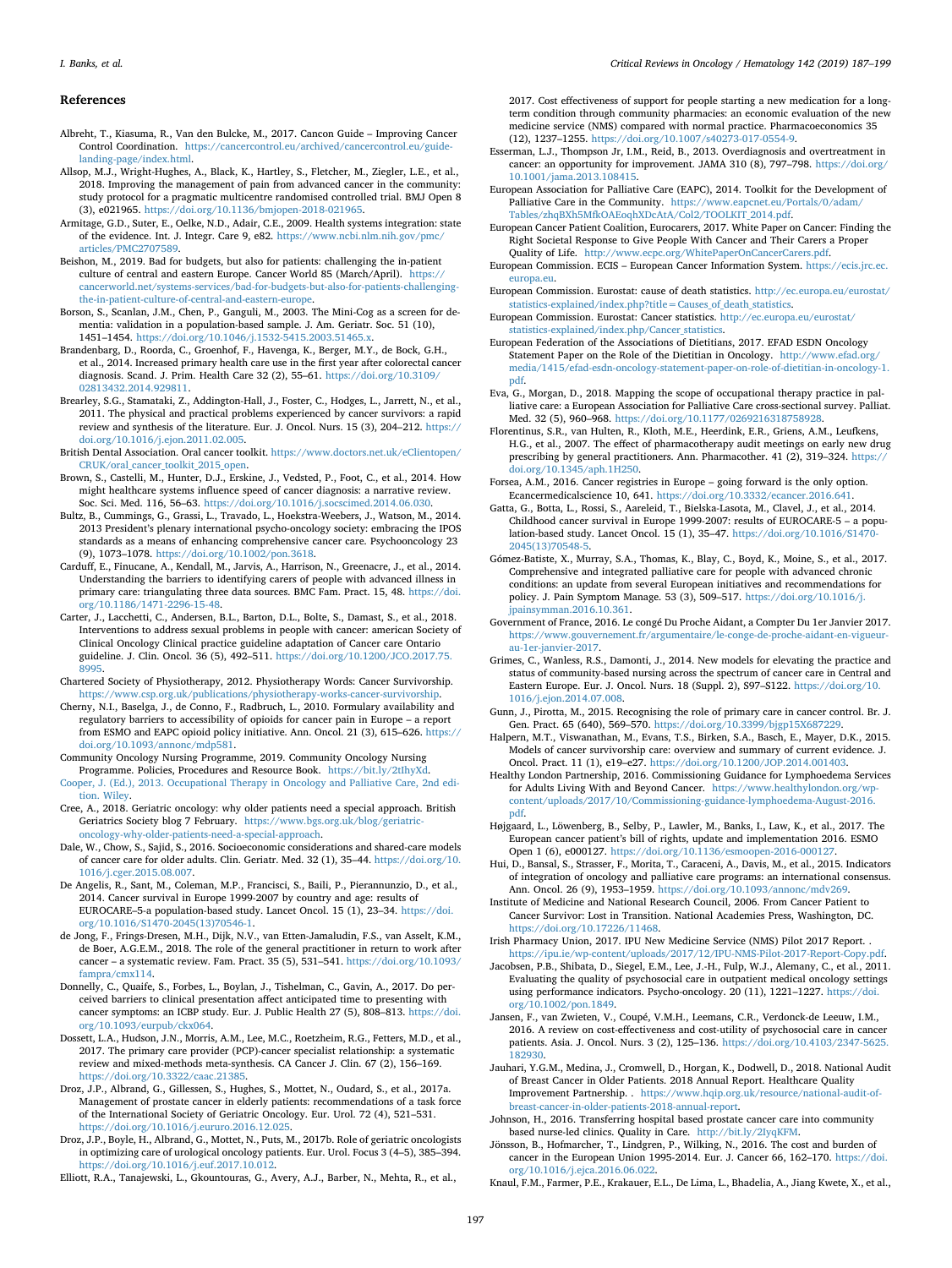2017. Alleviating the access abyss in palliative care and pain relief – an imperative of universal health coverage: the Lancet Commission report. Lancet 391 (10128), 1391–1454. [https://doi.org/10.1016/S0140-6736\(17\)32513-8.](https://doi.org/10.1016/S0140-6736(17)32513-8)

- <span id="page-11-11"></span>Lewis, R.A., Neal, R.D., Williams, N.H., France, B., Hendry, M., Russell, D., et al., 2009. Br. J. Gen. Pract. 59 (564), e234–247. [https://doi.org/10.3399/bjgp09X453567.](https://doi.org/10.3399/bjgp09X453567)
- <span id="page-11-44"></span>Lo-Fo-Wong, D.N., de Haes, H.C., Aaronson, N.K., van Abbema, D.L., den Boer, M.D., van Hezewijk, M., 2016. Don't forget the dentist: dental care use and needs of women with breast cancer. Breast 29, 1–7. <https://doi.org/10.1016/j.breast.2016.06.012>.
- <span id="page-11-4"></span>Luengo-Fernandez, R., Leal, J., Gray, A., Sullivan, R., 2013. Economic burden of cancer across the European Union: a population-based cost analysis. Lancet Oncol. 14 (12), 1165–1174. [https://doi.org/10.1016/S1470-2045\(13\)70442-X](https://doi.org/10.1016/S1470-2045(13)70442-X).
- <span id="page-11-41"></span>Macmillan, 2016. The Rich Picture: Cancer carers. [https://www.macmillan.org.uk/\\_](https://www.macmillan.org.uk/_images/carers-of-people-with-cancer_tcm9-282780.pdf) [images/carers-of-people-with-cancer\\_tcm9-282780.pdf.](https://www.macmillan.org.uk/_images/carers-of-people-with-cancer_tcm9-282780.pdf)
- <span id="page-11-6"></span>Maddams, J., Utley, M., Møller, H., 2012. Projections of cancer prevalence in the United Kingdom, 2010–2040. Br. J. Cancer 107 (7), 1195–1202. [https://doi.org/10.1038/](https://doi.org/10.1038/bjc.2012.366) [bjc.2012.366.](https://doi.org/10.1038/bjc.2012.366)
- <span id="page-11-8"></span>McCarthy, M., 2016. Sustainable general practice: looking across Europe. Br. J. Gen. Pract. 66 (642), 36. [https://doi.org/10.3399/bjgp16X683233.](https://doi.org/10.3399/bjgp16X683233)
- <span id="page-11-12"></span>McCorkle, R., Ercolano, E., Lazenby, M., Schulman-Green, D., Schilling, L.S., Lorig, K., et al., 2011. Self-management: enabling and empowering patients living with cancer as a chronic illness. CA Cancer J. Clin. 61 (1), 50–62. [https://doi.org/10.3322/caac.](https://doi.org/10.3322/caac.20093) [20093.](https://doi.org/10.3322/caac.20093)
- <span id="page-11-26"></span>Mehnert, A., Hartung, T., Friedrich, M., Vehling, S., Brähler, E., Härter, M., et al., 2017. One in two cancer patients is significantly distressed: prevalence and indicators of distress. Psycho-Oncology. 27 (1), 75–82. <https://doi.org/10.1002/pon.4464>.
- <span id="page-11-23"></span>Meier, K., Bergbaken, J., Suzuki, S., 2018. Initiatives to improve safety of oral anticancer agents delivered by community pharmacists. EMJ 3 (2), 60–68. [https://www.](https://www.emjreviews.com/oncology/article/initiatives-to-improve-safety-of-oral-anticancer-agents-delivered-by-community-pharmacists) [emjreviews.com/oncology/article/initiatives-to-improve-safety-of-oral-anticancer](https://www.emjreviews.com/oncology/article/initiatives-to-improve-safety-of-oral-anticancer-agents-delivered-by-community-pharmacists)[agents-delivered-by-community-pharmacists.](https://www.emjreviews.com/oncology/article/initiatives-to-improve-safety-of-oral-anticancer-agents-delivered-by-community-pharmacists)
- <span id="page-11-16"></span>Meiklejohn, J.A., Mimery, A., Martin, J.H., Bailie, R., Garvey, G., Walpole, E.T., et al., 2016. The role of the GP in follow-up cancer care: a systematic literature review. J. Cancer Surviv. 10 (6), 990–1011. <https://doi.org/10.1007/s11764-016-0545-4>.
- <span id="page-11-19"></span>Michel, G., Gianinazzi, M.E., Vetsch, J., Mader, L., Lupatsch, J.E., von der Weid, N.X., et al., 2017. Physicians' experience with follow-up care of childhood cancer survivors – challenges and needs. Swiss Med. 13 (147), w14457. [https://doi.org/10.4414/](https://doi.org/10.4414/smw.2017.14457) [smw.2017.14457](https://doi.org/10.4414/smw.2017.14457).
- <span id="page-11-28"></span>Mitchell, A.J., Vahabzadeh, A., Magruder, K., 2011. Screening for distress and depression in cancer settings: 10 lessons from 40 years of primary-care research. Psychooncology 20 (6), 572–584. <https://doi.org/10.1002/pon.1943>.
- <span id="page-11-42"></span>Monfardini, S., Morlino, S., Valdagni, R., Catanzaro, M., Tafa, A., Bortolato, B., et al., 2017. Follow-up of elderly patients with urogenital cancers: evaluation of geriatric care needs and related actions. J. Geriatr. Oncol. 8 (4), 289–295. [https://doi.org/10.](https://doi.org/10.1016/j.jgo.2017.02.011) [1016/j.jgo.2017.02.011](https://doi.org/10.1016/j.jgo.2017.02.011).
- <span id="page-11-38"></span>Morin, L., Vetrano, D.L., Rizzuto, D., Calderón-Larrañaga, A., Fastbom, J., Johnell, K., 2017. Choosing wisely? Measuring the burden of medications in older adults near the end of life: nationwide, longitudinal cohort study. Am. J. Med. 130 (8), 927–936. <https://doi.org/10.1016/j.amjmed.2017.02.028>.
- <span id="page-11-37"></span>Murray, S.A., Kendall, M., Mitchell, G., Moine, S., Amblàs-Novellas, J., Boyd, K., 2017. Palliative care from diagnosis to death. BMJ 356, j878. [https://doi.org/10.1136/bmj.](https://doi.org/10.1136/bmj.j878) [j878](https://doi.org/10.1136/bmj.j878).
- <span id="page-11-13"></span>Murray, S.A., Firth, A., Schneider, N., Van den Eynden, B., Gomez-Batiste, X., Brogaard, T., et al., 2015a. Promoting palliative care in the community: production of the primary palliative care toolkit by the European Association of Palliative Care Taskforce in primary palliative care. Palliat. Med. 29 (2), 101–111. [https://doi.org/](https://doi.org/10.1177/0269216314545006) [10.1177/0269216314545006](https://doi.org/10.1177/0269216314545006).
- <span id="page-11-36"></span>Murray, S.A., Firth, A., Schneider, N., Van den Eynden, B., Gomez-Batiste, X., Brogaard, T., et al., 2015b. Promoting palliative care in the community: Production of the primary palliative care toolkit by the European Association of Palliative Care Taskforce in primary palliative care. Palliat. Med. 29 (2), 101–111. [https://doi.org/](https://doi.org/10.1177/0269216314545006) [10.1177/0269216314545006](https://doi.org/10.1177/0269216314545006).
- <span id="page-11-47"></span>Nagel, M.P.M., Kopsky, D.J., Damstra, F., Lacouture, M.E., Cassileth, B., 2015. Foot Care in Oncology: the Cancer Patient From Ankle to Toe. ASCO Post, 10 December. [http://](http://www.ascopost.com/issues/december-10-2015/foot-care-in-oncology-the-cancer-patient-from-ankle-to-toe) [www.ascopost.com/issues/december-10-2015/foot-care-in-oncology-the-cancer](http://www.ascopost.com/issues/december-10-2015/foot-care-in-oncology-the-cancer-patient-from-ankle-to-toe)[patient-from-ankle-to-toe.](http://www.ascopost.com/issues/december-10-2015/foot-care-in-oncology-the-cancer-patient-from-ankle-to-toe)
- <span id="page-11-27"></span>National Comprehensive Cancer Network, 2003. Distress management. Clinical practice guidelines. J. Compr. Canc. Netw. 1 (3), 344–374. [http://www.jnccn.org/content/1/](http://www.jnccn.org/content/1/3/344.long) [3/344.long](http://www.jnccn.org/content/1/3/344.long).
- <span id="page-11-1"></span>National Institute for Health and Care Excellence, 2017. Suspected Cancer: Recognition and Referral. NICE Guideline [NG12]. [https://www.nice.org.uk/guidance/ng12.](https://www.nice.org.uk/guidance/ng12)
- <span id="page-11-2"></span>Newsom-Davis, T., 2017. The route to diagnosis: emergency presentation of lung cancer. Lung Cancer Manag. 6 (2), 67–73. [https://dx.doi.org/10.2217%2Flmt-2017-0004.](https://dx.doi.org/10.2217%2Flmt-2017-0004)
- <span id="page-11-49"></span><span id="page-11-25"></span>NHS Digital. Summary Care Records (SCR). [https://digital.nhs.uk/summary-care-records.](https://digital.nhs.uk/summary-care-records) NHS England. Clinical pharmacists in general practice. [https://www.england.nhs.uk/gp/](https://www.england.nhs.uk/gp/gpfv/workforce/building-the-general-practice-workforce/cp-gp) [gpfv/workforce/building-the-general-practice-workforce/cp-gp.](https://www.england.nhs.uk/gp/gpfv/workforce/building-the-general-practice-workforce/cp-gp)
- <span id="page-11-7"></span>Nicholson, B.D., Oke, J., Friedemann Smith, C., Phillips, J.A., Lee, J., Abel, L., et al., 2018. The Suspected CANcer (SCAN) pathway: protocol for evaluating a new standard of care for patients with non-specific symptoms of cancer. BMJ Open 8 (1), e018168. [https://doi.org/10.1136/bmjopen-2017-018168.](https://doi.org/10.1136/bmjopen-2017-018168)
- <span id="page-11-10"></span>O'Brien, T., Christrup, L.L., Drewes, A.M., Fallon, M.T., Kress, H.G., McQuay, H.J., et al., 2017. European Pain Federation position paper on appropriate opioid use in chronic pain management. Eur. J. Pain 21 (1), 3–19. [https://doi.org/10.1002/ejp.970.](https://doi.org/10.1002/ejp.970)
- <span id="page-11-50"></span>O'Brien, M., Stricker, C.T., Foster, J.D., Ness, K., Arlen, A.G., Schwartz, R.N., 2014. Navigating the seasons of survivorship in community oncology. Clin. J. Oncol. Nurs. (18 Suppl), 9–14. [https://doi.org/10.1188/14.CJON.S1.9-14.](https://doi.org/10.1188/14.CJON.S1.9-14)
- <span id="page-11-31"></span>Occupational Therapy Australia, 2015. Position statement: occupational therapy in palliative care. Aust. Occup. Ther. J. 62 (6), 459–461. [https://doi.org/10.1111/1440-](https://doi.org/10.1111/1440-1630.12264)

*I. Banks, et al. Critical Reviews in Oncology / Hematology 142 (2019) 187–199*

[1630.12264.](https://doi.org/10.1111/1440-1630.12264)

- <span id="page-11-45"></span>O'Flynn, S.K., 2018. Care of the stoma: complications and treatments. Br. J. Community Nurs. 23 (8), 382–387. <https://doi.org/10.12968/bjcn.2018.23.8.382>.
- <span id="page-11-3"></span>O'Malley, D., Hudson, S.V., Nekhlyudov, L., Howard, J., Rubinstein, E., Lee, H., et al., 2017. Learning the landscape: implementation challenges of primary care innovators around cancer survivorship care. J. Cancer Surviv. 11 (1), 13–23. [https://doi.org/10.](https://doi.org/10.1007/s11764-016-0555-2) [1007/s11764-016-0555-2](https://doi.org/10.1007/s11764-016-0555-2).
- <span id="page-11-29"></span>Parry, C., Padgett, L.S., Zebrack, B., 2012. Now what? Toward an integrated research and practice agenda in distress screening. J. Psychosoc. Oncol. 30 (6), 715–727. [https://](https://doi.org/10.1080/07347332.2012.721486) [doi.org/10.1080/07347332.2012.721486](https://doi.org/10.1080/07347332.2012.721486).
- <span id="page-11-30"></span>Pergolotti, M., Williams, G.R., Campbell, C., Munoz, L.A., Muss, H.B., 2016. Occupational therapy for adults with cancer: why it matters. Oncologist 21 (3), 314–319. [https://](https://doi.org/10.1634/theoncologist.2015-0335) [doi.org/10.1634/theoncologist.2015-0335.](https://doi.org/10.1634/theoncologist.2015-0335)
- <span id="page-11-43"></span>Petit-Monéger, A., Rainfray, M., Soubeyran, P., Bellera, C.A., Mathoulin-Pélissier, S., 2016. Detection of frailty in elderly cancer patients: improvement of the G8 screening test. J. Geriatr. Oncol. 7 (2), 99–107. [https://doi.org/10.1016/j.jgo.2016.01.004.](https://doi.org/10.1016/j.jgo.2016.01.004)
- <span id="page-11-32"></span>Petruseviciene, D., Surmaitiene, D., Baltaduoniene, D., Lendraitiene, E., 2018. Effect of community-based occupational therapy on health-related quality of life and engagement in meaningful activities of women with breast cancer. Occup. Ther. Int., 6798697. [https://doi.org/10.1155/2018/6798697.](https://doi.org/10.1155/2018/6798697)
- <span id="page-11-21"></span>Pharmaceutical Care Network Europe, 2016. Position Paper on the PCNE Definition of Medication Review. [http://www.pcne.org/upload/files/149\\_Position\\_Paper\\_on\\_](http://www.pcne.org/upload/files/149_Position_Paper_on_PCNE_Medication_Review_final.pdf) [PCNE\\_Medication\\_Review\\_final.pdf](http://www.pcne.org/upload/files/149_Position_Paper_on_PCNE_Medication_Review_final.pdf).
- <span id="page-11-20"></span>Pharmaceutical Group of the European Union, 2012. European Community Pharmacy Blueprint. [http://pgeu.eu/en/policy/19-the-european-community-pharmacy](http://pgeu.eu/en/policy/19-the-european-community-pharmacy-blueprint.html)[blueprint.html](http://pgeu.eu/en/policy/19-the-european-community-pharmacy-blueprint.html).
- <span id="page-11-22"></span>Pharmaceutical Group of the European Union, 2018. Annual Report 2017. . [http://pgeu.](http://pgeu.eu/en/library/587:annual-report-2017.html) [eu/en/library/587:annual-report-2017.html.](http://pgeu.eu/en/library/587:annual-report-2017.html)
- <span id="page-11-53"></span>Plan Cancer 2014–2019. Deuxieme edition incluant le programme national de reduction tu tabagism (pnrt). [http://www.e-cancer.fr/Expertises-et-publications/Catalogue](http://www.e-cancer.fr/Expertises-et-publications/Catalogue-des-publications/Plan-Cancer-2014-2019)[des-publications/Plan-Cancer-2014-2019](http://www.e-cancer.fr/Expertises-et-publications/Catalogue-des-publications/Plan-Cancer-2014-2019).
- <span id="page-11-35"></span>Quill, T.E., Abernethy, A.P., 2013. Generalist plus specialist palliative care – creating a more sustainable model. N. Engl. J. Med. 368 (13), 1173–1175. [https://doi.org/10.](https://doi.org/10.1056/NEJMp1215620) [1056/NEJMp1215620.](https://doi.org/10.1056/NEJMp1215620)
- <span id="page-11-15"></span>Reed, E., Corner, J., 2015. Defining the illness trajectory of metastatic breast cancer. BMJ Support. Palliat. Care 5 (4), 358–365. [https://doi.org/10.1136/bmjspcare-2012-](https://doi.org/10.1136/bmjspcare-2012-000415) [000415](https://doi.org/10.1136/bmjspcare-2012-000415).
- <span id="page-11-51"></span>Rey, P., 2016. An oncology nursing coordination platform for the return home. [Article in French]. Soins 61 (806), 32–34. <https://doi.org/10.1016/j.soin.2016.04.006>.
- <span id="page-11-18"></span>Roorda, C., de Bock, G.H., Scholing, C., van der Meer, K., Berger, M.Y., de Fouw, M., et al., 2015. Patients' preferences for post-treatment breast cancer follow-up in primary care vs. Secondary care: a qualitative study. Health Expect. 18 (6), 2192–2201. <https://doi.org/10.1111/hex.12189>.
- <span id="page-11-34"></span>Royal College of Occupational Therapists, 2004. Occupational Therapy Intervention in Cancer. [https://www.rcot.co.uk/practice-resources/rcot-publications/downloads/](https://www.rcot.co.uk/practice-resources/rcot-publications/downloads/ot-intervention-cancer) [ot-intervention-cancer](https://www.rcot.co.uk/practice-resources/rcot-publications/downloads/ot-intervention-cancer).
- <span id="page-11-52"></span>Royal College of Occupational Therapists, 2018. Getting My Life Back: Occupational Therapy Promoting Mental Health and Wellbeing in England. [http://](http://cotimprovinglives.com/getting-my-life-back-occupational-therapy-promoting-mental-health-and-wellbeing) [cotimprovinglives.com/getting-my-life-back-occupational-therapy-promoting](http://cotimprovinglives.com/getting-my-life-back-occupational-therapy-promoting-mental-health-and-wellbeing)[mental-health-and-wellbeing.](http://cotimprovinglives.com/getting-my-life-back-occupational-therapy-promoting-mental-health-and-wellbeing)
- <span id="page-11-46"></span>Royal College of Speech and Language Therapists. Head and neck cancer overview. [https://www.rcslt.org/clinical\\_resources/cancer/overview](https://www.rcslt.org/clinical_resources/cancer/overview).
- <span id="page-11-0"></span>Rubin, G., Berendsen, A., Crawford, S.M., Dommett, R., Earle, C., Emery, J., et al., 2015. The expanding role of primary care in cancer control. Lancet Oncol. 16 (12), 1231–1272. [https://doi.org/10.1016/S1470-2045\(15\)00205-3.](https://doi.org/10.1016/S1470-2045(15)00205-3)
- <span id="page-11-17"></span>Rubinstein, E.B., Miller, W.L., Hudson, S.V., Howard, J., O'Malley, D., Tsui, J., et al., 2017. Cancer survivorship care in advanced primary care practices: a qualitative study of challenges and opportunities. JAMA Intern. Med. 177 (12), 1726–1732. [https://doi.org/10.1001/jamainternmed.2017.4747.](https://doi.org/10.1001/jamainternmed.2017.4747)
- <span id="page-11-24"></span>Santolaya, M., Aldea, M., Grau, J., Estrada, M., Barau, M., Buron, A., et al., 2017. Evaluating the appropriateness of a community pharmacy model for a colorectal cancer screening program in Catalonia (Spain). J. Oncol. Pharm. Pract. 23 (1), 26–32. [https://doi.org/10.1177/1078155215616278.](https://doi.org/10.1177/1078155215616278)
- <span id="page-11-14"></span>Siesling, S., Louwman, W.J., Kwast, A., van den Hurk, C., O'Callaghan, M., Rosso, S., et al., 2015. Uses of cancer registries for public health and clinical research in Europe: results of the European Network of Cancer registries survey among 161 populationbased cancer registries during 2010-2012. Eur. J. Cancer 51 (9), 1039–1049. [https://](https://doi.org/10.1016/j.ejca.2014.07.016) [doi.org/10.1016/j.ejca.2014.07.016.](https://doi.org/10.1016/j.ejca.2014.07.016)
- <span id="page-11-33"></span>Sleight, A.G., Stein Duker, L.I., 2016. Toward a broader role for occupational therapy in supportive oncology care. Am. J. Occup. Ther. 70 (4)
- <span id="page-11-9"></span>7004360030p1–7004360030p8. [https://dx.doi.org/10.5014%2Fajot.2016.018101.](https://dx.doi.org/10.5014%2Fajot.2016.018101) Smith, S.G., Foy, R., McGowan, J.A., Kobayashi, L.C., DeCensi, A., Brown, K., et al., 2017.
- Prescribing tamoxifen in primary care for the prevention of breast cancer: a national online survey of GPs' attitudes. Br. J. Gen. Pract. 67 (659), e414–e427. [https://doi.](https://doi.org/10.3399/bjgp17X689377) [org/10.3399/bjgp17X689377.](https://doi.org/10.3399/bjgp17X689377)
- <span id="page-11-5"></span>Soneji, S., Yang, J., 2015. New analysis re-examines the value of cancer care in the United States compared to Western Europe. Health Aff. (Millwood) 34 (3), 390–397. [https://](https://doi.org/10.1377/hlthaff.2014.0174) [doi.org/10.1377/hlthaff.2014.0174](https://doi.org/10.1377/hlthaff.2014.0174).
- <span id="page-11-40"></span>Stenberg, U., Ekstedt, M., Olsson, M., Ruland, C.M., 2014. Living close to a person with cancer: a review of the international literature and implications for social work practice. J. Gerontol. Soc. Work 57 (6–7), 531–555. [https://doi.org/10.1080/](https://doi.org/10.1080/01634372.2014.881450) [01634372.2014.881450.](https://doi.org/10.1080/01634372.2014.881450)
- <span id="page-11-48"></span>Swann, R., McPhail, S., Witt, J., Shand, B., Abel, G.A., Hiom, S., et al., 2018. Diagnosing cancer in primary care: results from the National Cancer diagnosis Audit. Br. J. Gen. Pract. 68 (666), e63–e72. <https://doi.org/10.3399/bjgp17X694169>.
- <span id="page-11-39"></span>Teixeira, R.J., Applebaum, A.J., Bhatia, S., Brandão, T., 2018. The impact of coping